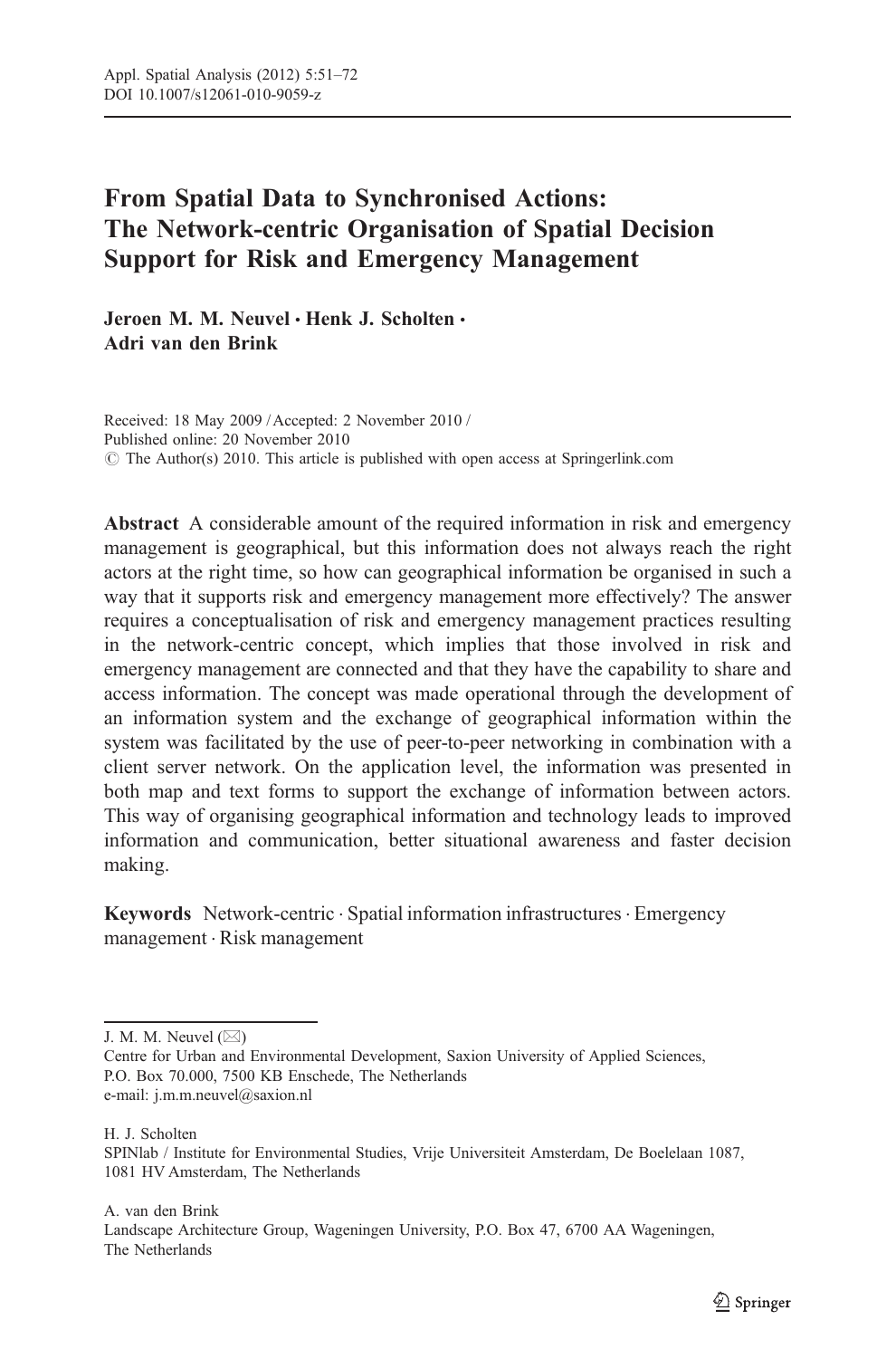#### Introduction

Recent emergencies and emergency response exercises have highlighted major information deficiencies in risk management (activities related to the prevention and mitigation of risks) and emergency management (including activities related to emergency training, response and short-term recovery). Important information did not reach the right organisations and people at the right time, resulting in unnecessary loss of life and property (Kevany [2003](#page-20-0); National Research Council [2007;](#page-20-0) Van de Ven and Van den Berg [2007\)](#page-21-0).

The Dutch Bonfire exercise in 2004 illustrated the type of information deficiencies that can appear (COT et al. [2005](#page-20-0)). This particular exercise dealt with the potential threat of a terrorist attack in the Rotterdam harbour and an attack on the Amsterdam Arena stadium. During the exercises, important individuals such as the National Coordinator for Counterterrorism and the Director-General for Public Safety and Security as well as the ministerial and inter-ministerial policy teams, were not provided with integrated information on time and in a consistent way. Some information was available to other organisations but was not actively requested by organisations in need of this information. The national coordination centre was unable to integrate information from different sources, and thereby unable to get a more complete overview of the current situation. Moreover, the emergency rooms of the police department, fire department and the medical services had only a limited overview of the situation at the scene of the attacks, which also hampered effective decision making. Clearly then, information management is crucial in risk and emergency management, but important information does not always reach the right services and individuals at the right time, thus constraining effective mitigation, preparation, response and recovery.

In addition to the recognition of information in general as crucial element, geospatial information in particular is regarded as indispensable. A considerable part of the information required before and during emergencies contains a specific spatial reference, such as the location of toxic clouds or flooded areas or the location of emergency services. For this reason, much effort is put into the development of geoinformation and communications technology (Geo-ICT) or geotechnology for risk and emergency management (Cova [2005;](#page-20-0) Greene [2002;](#page-20-0) Kevany [2003;](#page-20-0) Köhler and Wächter [2006;](#page-20-0) MacFarlane [2005;](#page-20-0) National Research Council [2007;](#page-20-0) Parker et al. [2007\)](#page-20-0). Consequently, the organisation of geographical information and consequently geotechnology requires special attention in addition to the organisation of information in general. This paper focuses on the question of whether geoinformation and geotechnology can be organised in such a way that it supports decision-making processes within risk and emergency management more effectively.

The research is based on the idea that the search for an appropriate role for geoinformation and geotechnology in risk and emergency management should not start with a particular technology, but with a conception of risk and emergency management activities. This statement follows Klosterman ([2001](#page-20-0)) who argued that the search for an appropriate role for computer-based information and methods must begin with the conception of the activity that should be supported. A technology driven approach can limit our view resulting in a focus on those aspects of risk management and emergency management for which a particular technology or tool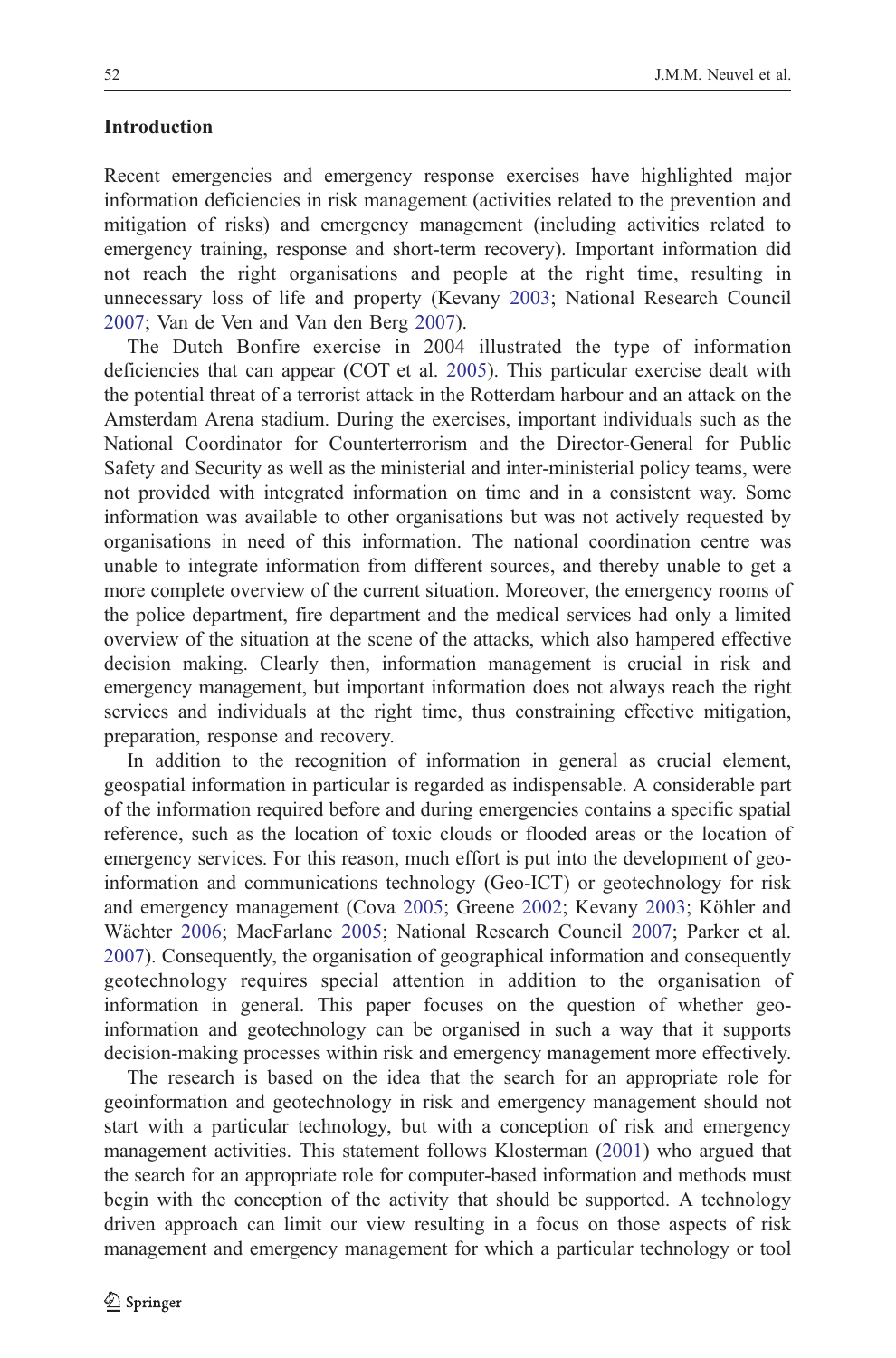is appropriate, but neglecting other vital elements of risk and emergency management activities. As a result, the technologies may not meet the particular needs of the risk and emergency managers. For this reason, the central research objective is to develop a conception of risk and emergency management which can be used as a basis for the organisation of geographical information for decision support in general.

#### Research Strategy and Method

A conception of risk and emergency management can be developed in different ways. On the one hand, this conception can be obtained deductively, implying that knowledge of individual phenomena is derived from universal laws. Consequently, general ideas about emergency response can be applied to individual practices and these general ideas can be used as starting point for the organisation of geoinformation and geotechnology in these practices. On the other hand, the conception can be obtained inductively. A conception of risk management can be based on studying particular risk management practices through which more general concepts and mechanisms are highlighted. Abduction can be regarded as a way to mediate between inductive and deductive reasoning. Similar to induction, the starting point of abduction is in the specific rather than the general. The researcher looks at particular situation-specific phenomena; he/she does not only describe these phenomena, but also makes new interpreting links (Danermark et al. [2002\)](#page-20-0). The examined risk and emergency management practices can be interpreted through existing ideas e.g. from the literature or other examined practices. Through this interaction between the individual observations with more general ideas derived from the literature or experiences with previous practices, a specific conceptualisation of the risk and emergency management practices at hand is developed. This strategy reflects the strategy of our conceptualisation of risk and emergency management.

Our conceptualisation of risk and emergency management is based on two different projects: the GeoRisk project ([www.georisk.nl\)](http://www.georisk.nl) and the Geo-Data Infrastructure for Disaster Management (GDI4DM) project [\(www.gdi4dm.nl\)](http://www.gdi4dm.nl) in the Netherlands in which the authors participated. The GeoRisk project focussed on activities related to risk management in spatial planning. These activities were studied through examining planning practices with respect to the consideration of flood risks and industrial risks in spatial planning. Moreover, information requirements for dealing with risks in planning were considered (Projectconsortium Georisk [2008\)](#page-20-0). The project consortium included three universities, three research institutes, two consultancy companies, one municipality, one province, the directorate-general for Public Works and Water Management (Rijkswaterstaat—DWW) and one safety region. Safety regions are responsible for emergency response. In the Netherlands, emergency management services are organised regionally. The country is divided into 25 safety regions and each safety region, which includes several municipalities, consists of a police department, fire department, and medical and paramedical services.

Within the GDI4DM project, emergency response processes were studied through examining information and system requirements of the actors involved in emergency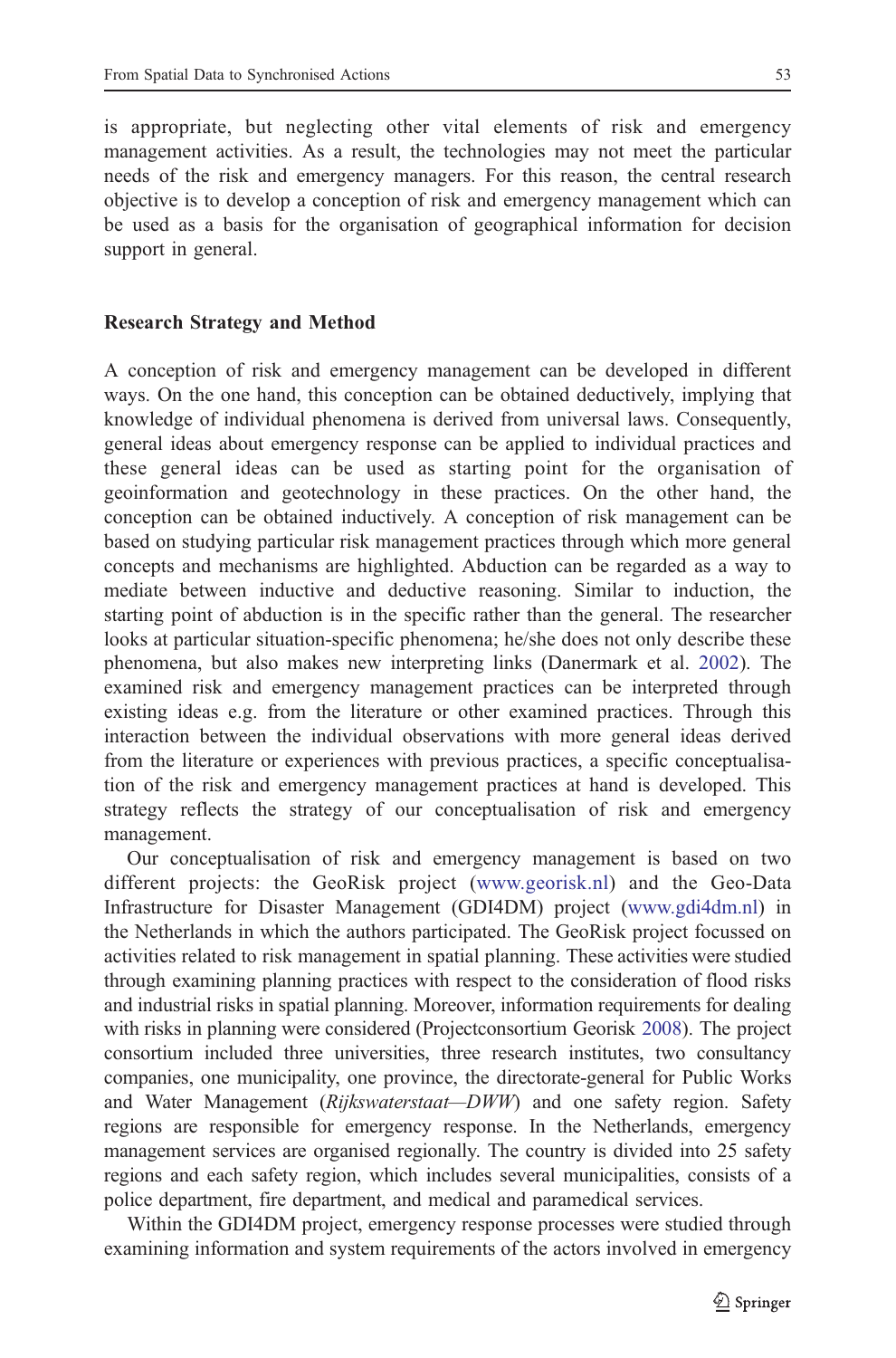response (Neuvel and Zlatanova [2006](#page-20-0); Snoeren [2006](#page-21-0)). Ideas on risk and emergency management found in external literature were used as an interpreting framework to make links between the different initial conceptualisations of risk and emergency management resulting from the examination of risk and emergency management practices.

Whereas the GeoRisk project mainly focussed on the way spatial planners deal with safety risks and on the requirements for geotechnology in spatial planning, the GDI4DM project also aimed at developing Geo-ICT. Within this project, the conception of emergency management was made operational in principles for spatial information infrastructures (SIIs) for emergency management at the regional level. Based on these principles, an information system was developed to support command and control, referred to as Eagle, The safety region Gelderland Midden, located in the east of the Netherlands (see also Fig. [6](#page-13-0)), asked Geodan to modernise its existing Command & Control System, adjusting it to the network-centric work approach. In close cooperation with the Gelderland Midden region, ESRI, Microsoft and the Ministry of Defense and Homeland Security, Geodan developed the Eagle system. This system was tested and evaluated in the GDI4DM project during a regional emergency exercise known as Eagle One (Brooijmans [2008](#page-20-0); Geodan [2008;](#page-20-0) Riedijk et al. [2008;](#page-21-0) Van Capelleveen [2008](#page-21-0); Van de Ven [2008\)](#page-21-0). The Gelderland Midden safety region is using Eagle in emergency trainings and regional crisis situations.

The GDI4DM project consortium also included three universities, one 'safety region', one municipality, one province, the cadastre and the directorate-general for Public Works and Water Management (Rijkswaterstaat-RWS). The GDI4DM project can be regarded as one of the leading projects on this topic in the Netherlands, since the Eagle One exercise was awarded the Public Safety Award in 2008. The jury of this award consisted of 11 key figures on public safety from the Government and knowledge institutes including professors, mayors and directors of emergency services and research institutes. The Eagle application, which uses Microsoft technology, was also highlighted by networkworld as an innovative Microsoft research project [\(www.networkworld.com\)](http://www.networkworld.com).

This paper describes and reflects on the findings of these two projects. In the following section, a conception of risk and emergency management is discussed, resulting in the concept of network-centric risk and emergency management which was used as point of departure for the development of Eagle to support emergency management. Subsequently, the added value of geoinformation and geotechnology for network-centric risk and emergency management is described. We then discuss the architecture and applications of Eagle and the experiences with Eagle in the Eagle One emergency management exercise. In the concluding section, we reflect on the use of the network-centric approach as concept for the organisation of geoinformation and geotechnology in risk and emergency management.

#### The Conceptualisation of Risk and Emergency Management

The conceptualisation of risk and emergency management was a process that took place from the writing of the project proposal at the beginning, until the evaluation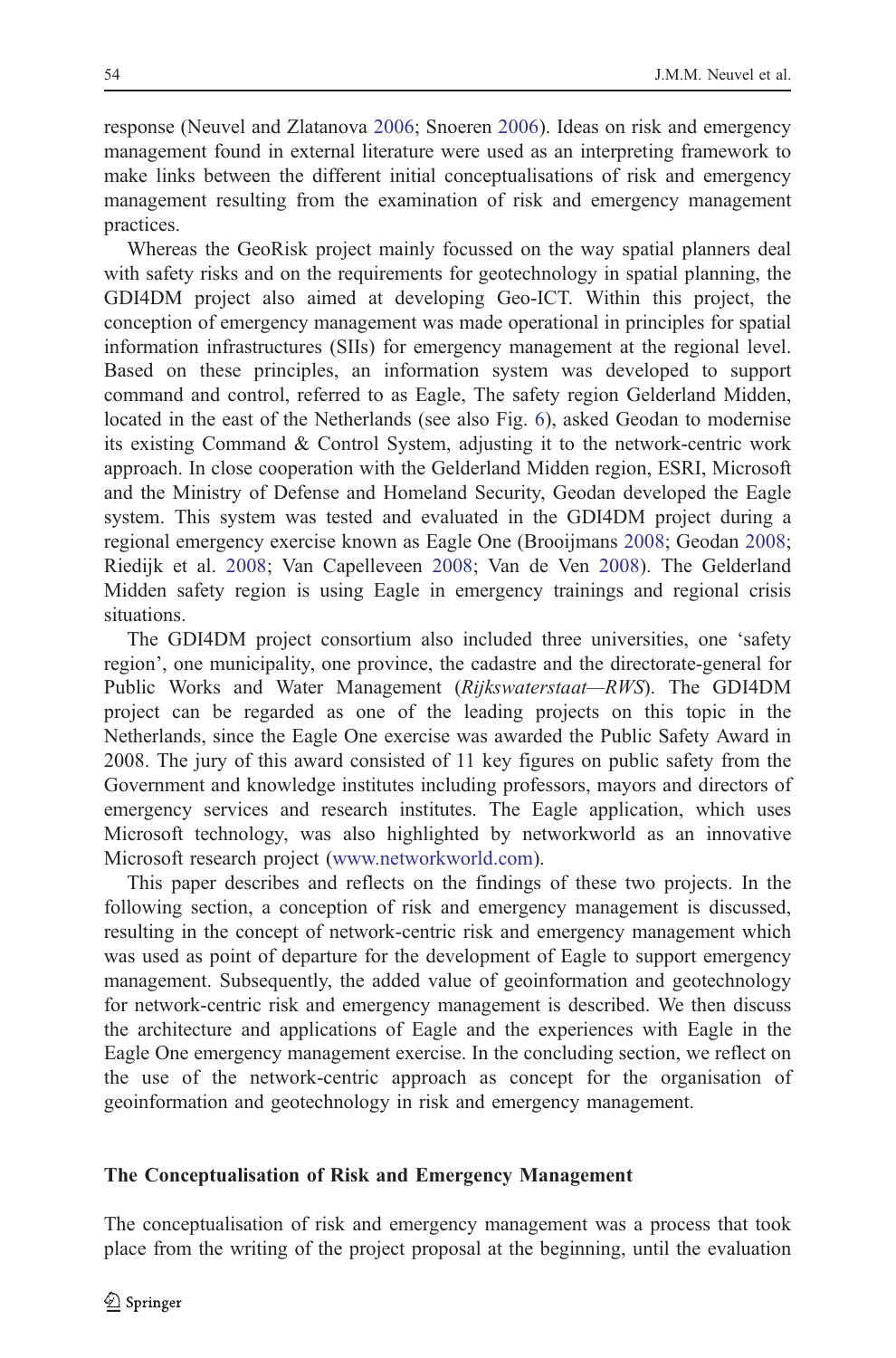of the use of geoinformation in the emergency training at the end. The resulting conception of risk and emergency management can be summarised in three key principles, which in the end resulted into the conceptualisation of risk and emergency management as network-centric operations:

- risk management and emergency response is a collaborative process, which implies the connection of all the actors involved;
- & collaboration requires a shared situational awareness; and
- & collaboration and a shared situation awareness require the sharing of information.

First of all, risk and emergency management was recognised as a collaborative process. Collaboration between safety experts and spatial planners was regarded as crucial for the consideration of safety risks in spatial planning (Projectconsortium Georisk [2008\)](#page-20-0). Through this collaboration, both safety issues and potential ways to deal with the safety issues could be addressed in the planning process and a commitment for the consideration of safety risks could be created. Moreover, during an emergency response, cooperation between actors is required for effective action. During an evacuation, for example, the police department will be responsible for traffic management but the municipalities are responsible for communication with citizens (Diehl and Van der Heide [2005](#page-20-0)). Consequently, emergency response has to be carried out by multiple agencies in which both vertical and horizontal coordination is required, requiring the collaboration of all the actors involved. Establishing connections can be regarded as an important challenge, since actors involved in emergency response are often spread out between different organisations which may have different physical locations. Moreover, actors within one organisation may also be spread out in the field or between offices.

In addition, collaboration requires a *shared situational awareness*. When there is a weak section of dike but actor A assumes that it is on the left side of the river bank and actor B believes that it is on the right side, collaboration to deal with the specific weak spot will be confused. Collaboration in spatial planning also requires shared situational awareness. For example, when spatial planners and safety experts have different knowledge about the nature and amount of hazardous materials in a particular installation, they will apply different safety distances for urban developments in the vicinity of the site. Shared situational awareness is located in the mind, rather than being available in an information system or in other media such as a handbook. Shared situational awareness therefore differs from the term common operational picture; for example, when the information system shows that the weak dike section is on the left side, but actor B interprets it as the right side, there is a common operational picture of the situation, but not a shared situational awareness.

Collaboration and shared situation awareness, however, require the sharing of information. Information and communication are recognised as central elements in both risk and emergency management. Information is a prerequisite for situational awareness, which allows collaboration and coordination of these actions. The exchange of information is regarded as time critical, especially in emergency response. A common operational picture, as well as a shared situational awareness, requires the exchange of valid and up-to-date information between all the involved actors at the same time. The information that has to be distributed can consist of information that already exists prior to an event such as information about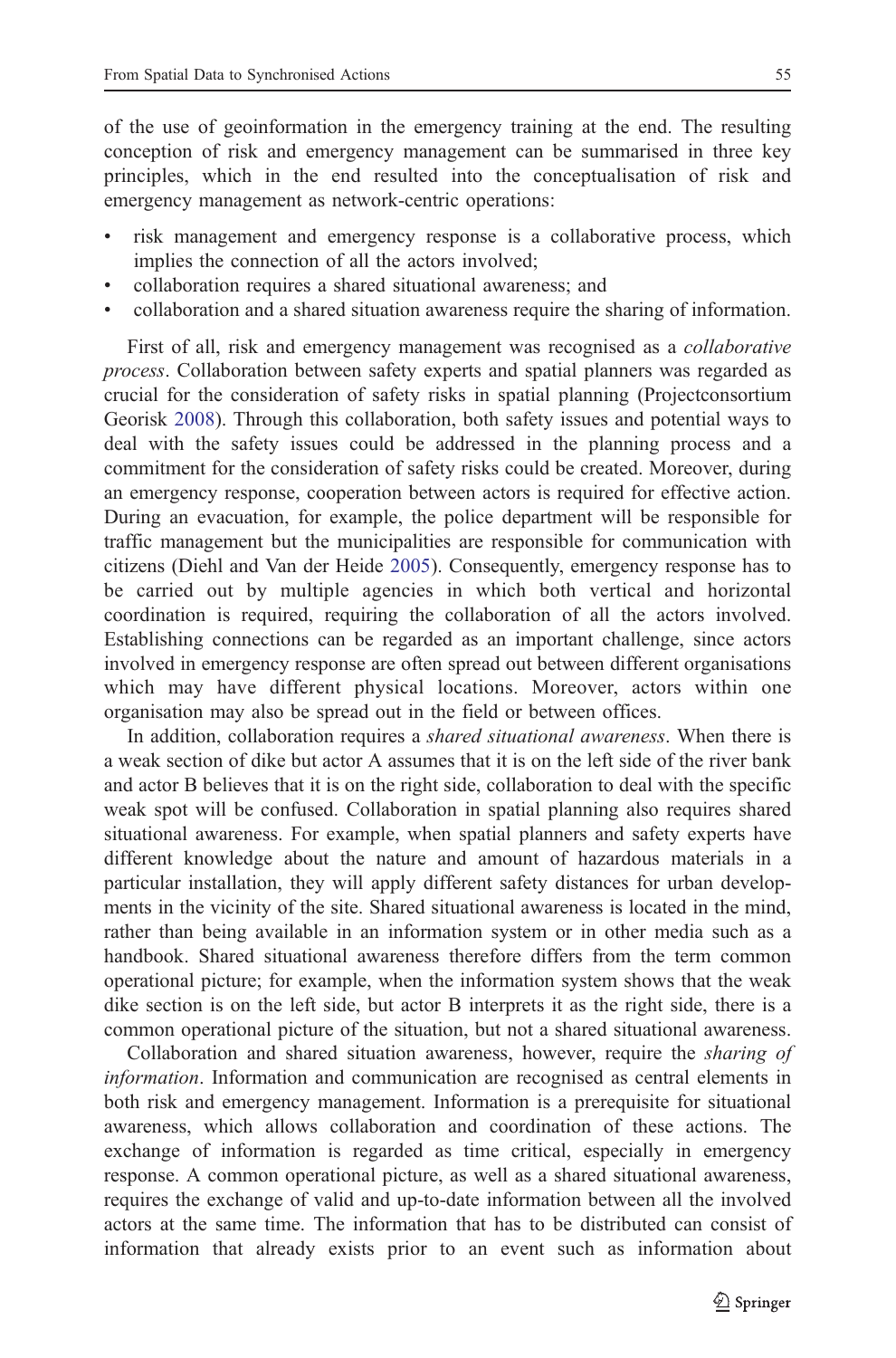topography or contingency plans but also of information that becomes available during an event, referred to as in situ information, such as intelligence about a collapsed dike or on the geographical position of the emergency services.

Ideas about network-centric operations were useful for structuring the principles of risk and emergency management because similar to the presented ideas on risk and emergency management, the concept of network-centric operations has collaboration as point of departure. Moreover, the concept explicitly specifies the role of information in these collaborative process from which informational and system requirements can be derived, which also fitted in the principles of risk and emergency management that were developed already within the project. For these reasons, 'network-centric risk and emergency management' was used as the interpreting framework through which the different conceptualisations of risk and emergency management can be structured and integrated. The term network-centric is derived from a military context where 'network-centric warfare' is the term used for the US military response to the information age. It implies that military operations are enabled by the networking of the armed forces and this networking takes place in the physical, information and cognitive domains (Alberts et al. [2001\)](#page-19-0). The physical domain is the domain that the military seeks to influence, and includes the activities or events in a particular area that need to be controlled. The information domain is the domain where information is created, manipulated and shared. The cognitive domain is regarded as the domain of the mind of the actors involved in warfare which includes tactics, strategies and techniques. Principles of networkcentric warfare can also be applied to other fields so we can speak of network-centric operations that have been applied to emergency management as well (Von Lubitz et al. [2008a](#page-21-0), [b\)](#page-21-0). If applied to risk and emergency management activities, we can speak of 'network-centric risk and emergency management' (NCREM) (Table 1).

The physical domain then involves the area that the risk and emergency managers seek to influence. The information domain includes the information created and needed for effective risk management and response and here a distinction can be made between data and information. Data can be regarded as the basic descriptive characteristics of things and placed in a comparatively raw format such as observations, counts, measurements, locations or attributes, whereas information is regarded as more processed, organised, summarised, selective and user friendly, with the intention of assisting correct interpretation (Parker et al. [2007](#page-20-0)). The common

| Domain    | Characteristics                                                                                                                                                                                                                                                                 |
|-----------|---------------------------------------------------------------------------------------------------------------------------------------------------------------------------------------------------------------------------------------------------------------------------------|
|           | Information The actors involved in risk and emergency management have the capability to share, access,<br>produce and gather information in a network-centric way instead of hierarchically. Of<br>course, this information should be valid, complete, accurate and up to date. |
| Cognitive | The actors involved in risk and emergency management have developed an awareness and<br>shared understanding about what's going on, what can be done and what should be done.                                                                                                   |
| Physical  | The actors involved in risk and emergency management work together to influence the<br>physical domain such as the area that is or can be flooded to reduce both the damage and<br>the number of victims.                                                                       |

Table 1 Characteristics of network-centric risk and emergency response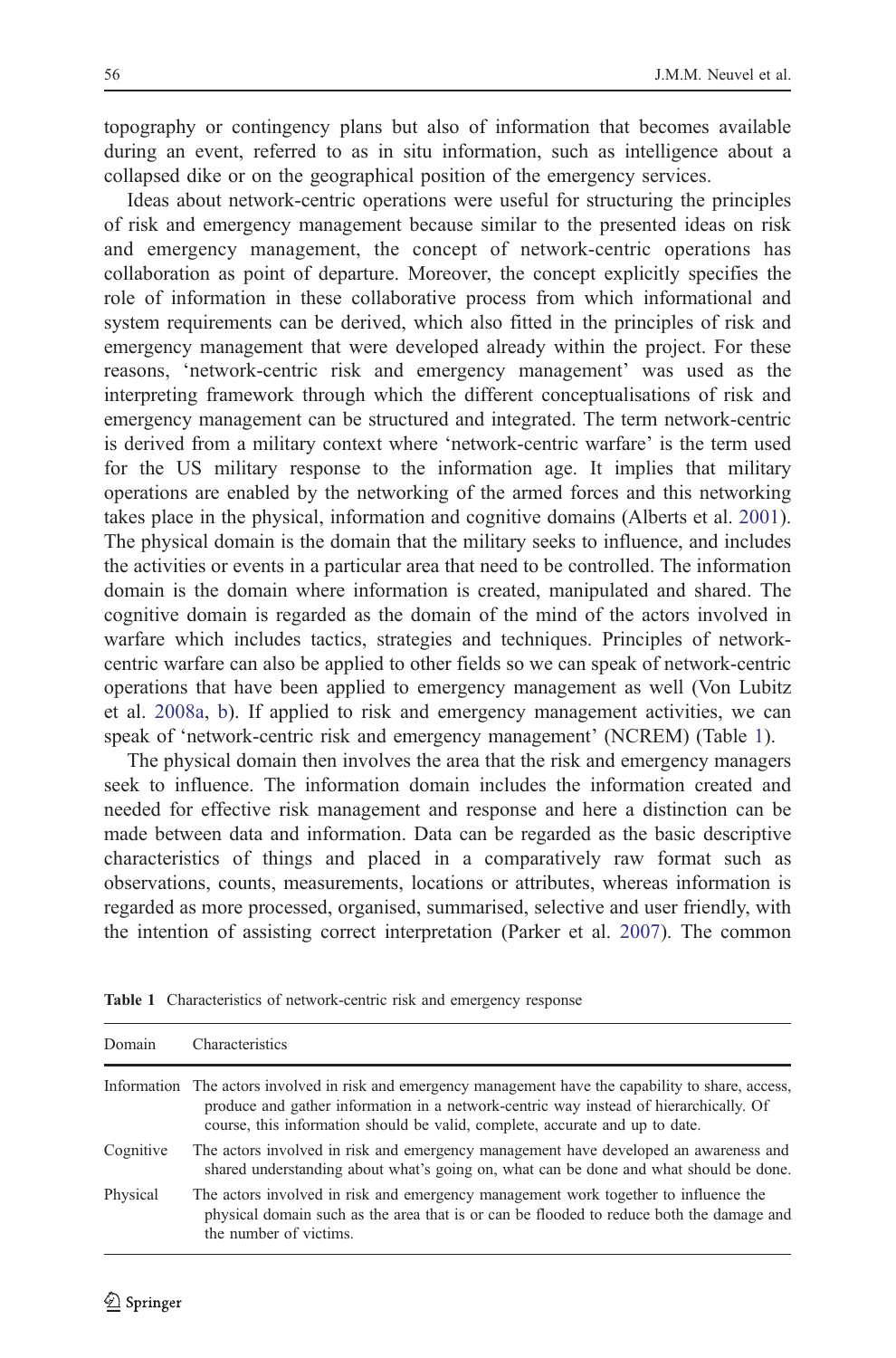operational picture, for example, can be regarded as information. The cognitive domain is located in the mind and involves, amongst other things, situational awareness that can be constructed from the information in the information systems but can also result from other information e.g. resulting from face-to-face contact or telephone contact. Moreover, existing cognitions or elements in the cognitive domain shape observations and the interpretation of information. Previous experiences, feelings, intuitions and values can greatly influence the perception of information (see, for example, Te Velde et al. [2002](#page-21-0)). In this respect, wisdom, referred to as the capacity to make value judgements based on knowledge (Walter [2005](#page-21-0)), can be regarded as a factor which influences situational awareness

These different domains are highly connected (Von Lubitz et al. [2008a\)](#page-21-0). Improved information sharing through networks, for example, should result in a common operational picture and subsequently in shared understanding in the cognitive domain and into synchronised actions in the physical domain, which should result in better collaboration and subsequently in better decisions and the reduction of disaster impact, as illustrated in Fig. 1.

#### The Added Value of Geotechnology in NCREM

Within previous evaluations of the use of information in risk and emergency management, it was mentioned that crucial information was either not available or not shared (ACIR [2005](#page-19-0); National Research Council [2007\)](#page-20-0). Geotechnology can contribute to the organisation of the information domain through its tools for



Fig. 1 The relationship between the information, cognitive and physical domains Source: Brooijmans ([2008\)](#page-20-0)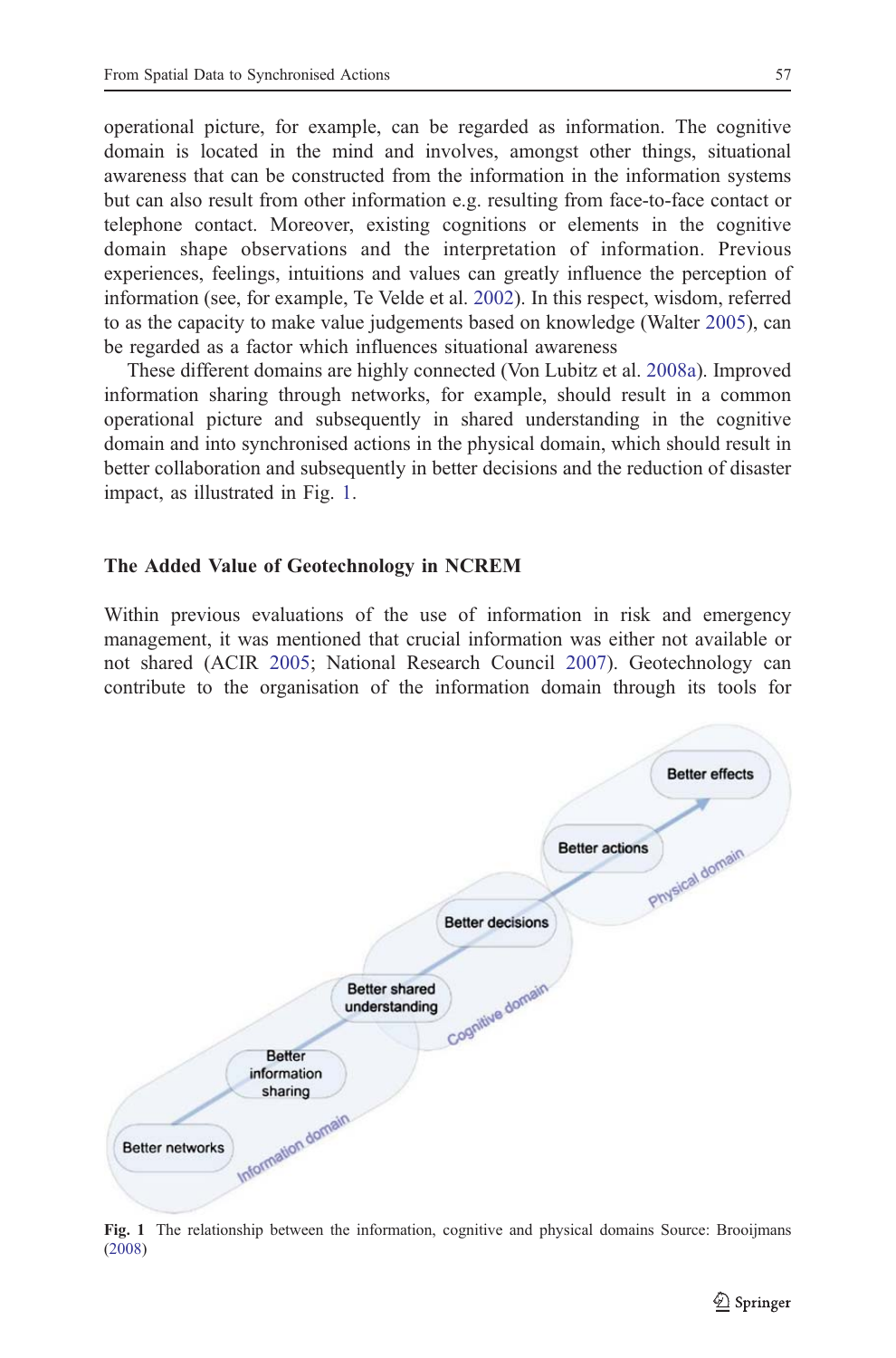gathering, processing, sharing and presenting information (MacFarlane [2005\)](#page-20-0). This can be regarded as a prerequisite for creating situational awareness, synchronising actions and, finally, limiting disaster impact effectively. First of all, geotechnology can support the collection and subsequent integration of relevant spatial data, such as population or topographic data, which can be brought together in comprehensive databases. Subsequently, these data can be used for further analytical operations like the selection of areas higher than one metre above sea level or the calculation of the number of people living in a specific area. Through these static operations, a descriptive model of an area can be developed, which can result in an initial operational picture of the area or the event (see, for example, Köhler and Wächter [2006;](#page-20-0) MacFarlane [2005;](#page-20-0) Van de Ven et al. [2008](#page-21-0); Zerger [2002](#page-21-0)). Furthermore, modelling functions can be included within geo-tools which can be used for scenario development, e.g. to explore flood patterns resulting from breaches of dikes in different locations. These tools are especially useful when the risk, e.g. the particular location of a dike breach, is not fully known. Assessment tools can be used to identify the consequences of flooding in the light of different objectives, e.g. damage reduction or the reduction of casualties, to explore different alternatives. In addition, geotechnology can support the visualisation of information through maps, charts, graphs, tables, animations or 3D graphics and such images can support actors involved in risk and emergency management (MacFarlane [2005](#page-20-0)). Moreover, geotechnology can contribute to the exchange of geographical information through which collaboration can be supported as discussed previously. Spatial information infrastructures (SIIs), also referred to as geo-data infrastructures (GDIs) or spatial data infrastructures (SDIs), can be regarded as the central concept for creating interoperable systems and enabling the exchange of geographical data and information. This exchange requires technical standards such as ISO standards, access networks such as the internet, policies such as those on conditions for data sharing and guidelines on responsibilities towards information production and maintenance of required spatial data sets, and, last but not least, individuals who use the spatial information, together with information suppliers and any value-adding agents in between (Mansourian et al. [2006;](#page-20-0) Williamson and Rajabifard [2003\)](#page-21-0). In this respect, an appropriate SII that enables the exchange of information is increasingly considered a critical aspect to support risk and emergency management activities (Cutter [1996](#page-20-0); Greene [2002;](#page-20-0) Grothe et al. [2008;](#page-20-0) Köhler and Wächter [2006;](#page-20-0) Mansourian et al. [2006;](#page-20-0) Parker et al. [2007;](#page-20-0) Scholten et al. [1998](#page-21-0)).

It has been argued that major events and crises, even though they seem structured problems in the beginning, will inevitably pass into the unstructured domain in due course (French and Niculae [2005\)](#page-20-0). This unstructured character can hamper the use of geotechnology since, when it is unclear which problems should be tackled and which objectives should be met, it is also hard to use geo-tools for analysis. Nevertheless, this point was nuanced within the GDI4DM project. Even within these chaotic circumstances, structured working processes can be recognised, such as alerting or source and effect control (Diehl and Van der Heide [2005](#page-20-0); Dilo and Zlatanova [2008;](#page-20-0) Fruijtier et al. [2009](#page-20-0); Snoeren [2006](#page-21-0)). The problems that need to be tackled within these working processes as well as the objectives that should be met can be well defined in advance, i.e. through contingency planning. In addition, a considerable part of the informational requirements could be defined beforehand.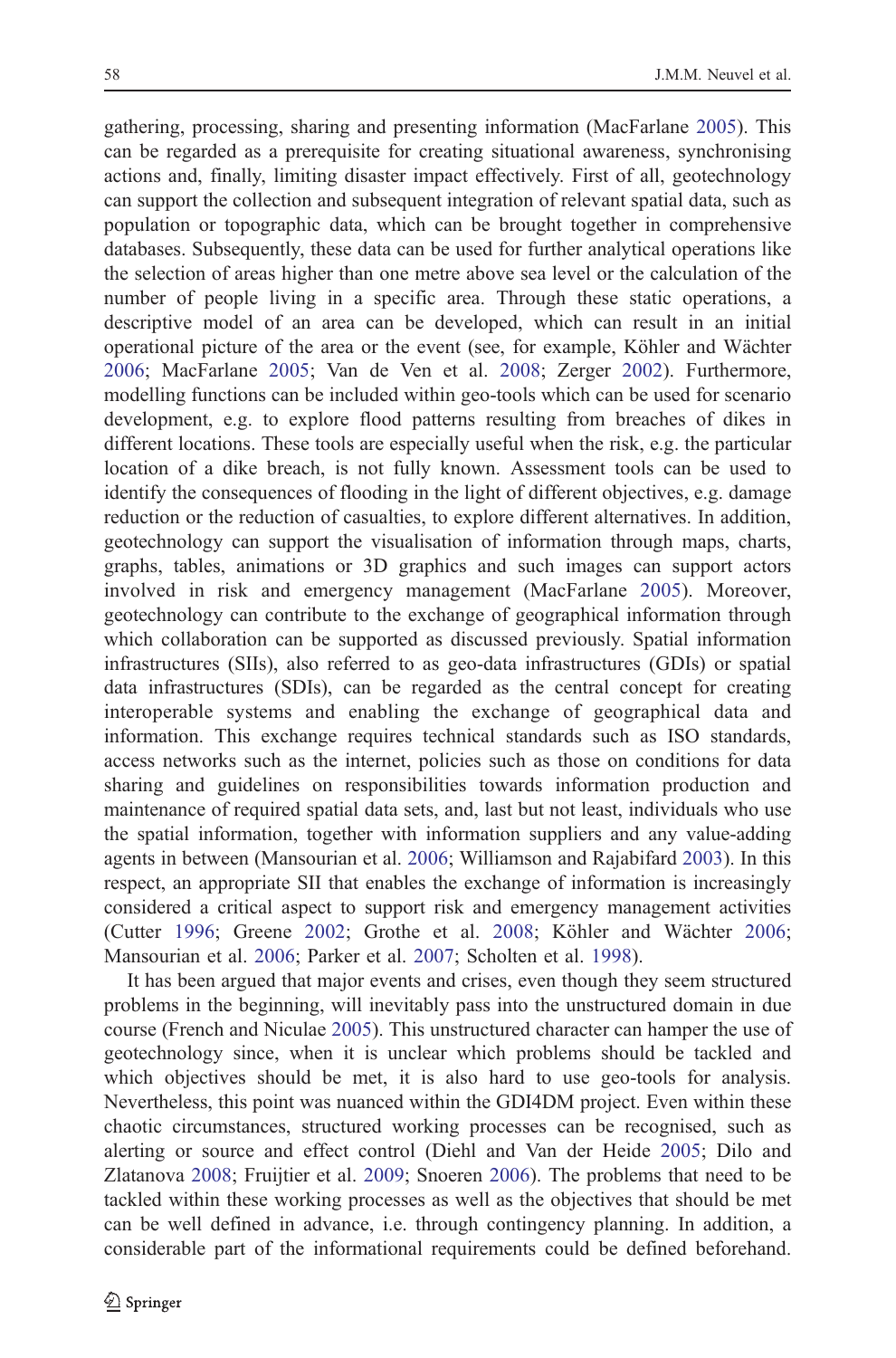Clearly then a chaotic, unstructured event contains both structured, semi-structured and unstructured subproblems, which can be supported through geotechnology. Moreover, geotechnology can stimulate communication and collaboration between actors, which is regarded as crucial under chaotic circumstances (French and Niculae [2005\)](#page-20-0). Comparable arguments can be made in the context of risk management. Even though a planning problem, e.g. on the desired land use in the future, can be unstructured, the risk management problem within the planning process can be structured or semi-structured. Moreover, the information derived from the geo-tools can be used in discussions, e.g. as idea or argument to structure problems and objectives (Shulock [1999](#page-21-0); Weiss [1991](#page-21-0)).

#### Towards an Architecture for Geo-enabled NCREM

The principles for NCREM have only been made operational through a system for supporting emergency management. Nevertheless, the experiences with these emergency management systems are also relevant for risk management as discussed in the concluding section. Even though massive investments have been made in the development of geo-tools and SIIs, the special needs of emergency management have rarely been addressed (National Research Council [2007\)](#page-20-0). To meet the requirements for network-centric risk management and emergency response, new geographical systems and especially architectures have had to be developed. One major challenge associated with the architecture for a geo-enabled network-centric software solution lays in the connection of all the people, organisations, services and networks through which existing and in situ data were made available and easily accessible when needed. A mobile first responder in a crisis situation, for example, has to be able to get up-to-date geoinformation from the disaster management service. Nevertheless, during a disaster, a constant availability and capacity of the network cannot be guaranteed, especially not for field workers. Therefore, peer-topeer (P2P) networks were used to connect the actors in the field with each other and with the actors in the coordination centres.

While quite common in military command and control systems, the P2P technology is still insufficiently explored in civil applications and especially in emergency response situations (Bortenschlager et al. [2007](#page-20-0)). A P2P network differs from a more traditional client-server architecture in which a relatively low number of servers provide information to different clients or applications. Strictly speaking, a P2P network does not make a distinction between 'clients' and 'servers', but consists of equal entities, i.e. peers or nodes, which can serve both as clients and servers to other nodes. These nodes can be linked with each other via ad hoc connections and allow for sharing of a large number of data, including real-time data. The P2P technology enables systems to be functional when a constant network connectivity with a server could not be guaranteed, since a P2P network allows the exchange of information via other nodes available, either through a wireless local area network (WLAN) or mobile network or using ad hoc P2P networks (Bortenschlager et al. [2007\)](#page-20-0) (Fig. [2\)](#page-9-0).

Within Eagle, the client-server approach and the P2P technology were integrated into one system architecture as shown in Fig. [3.](#page-9-0) This architecture consist of four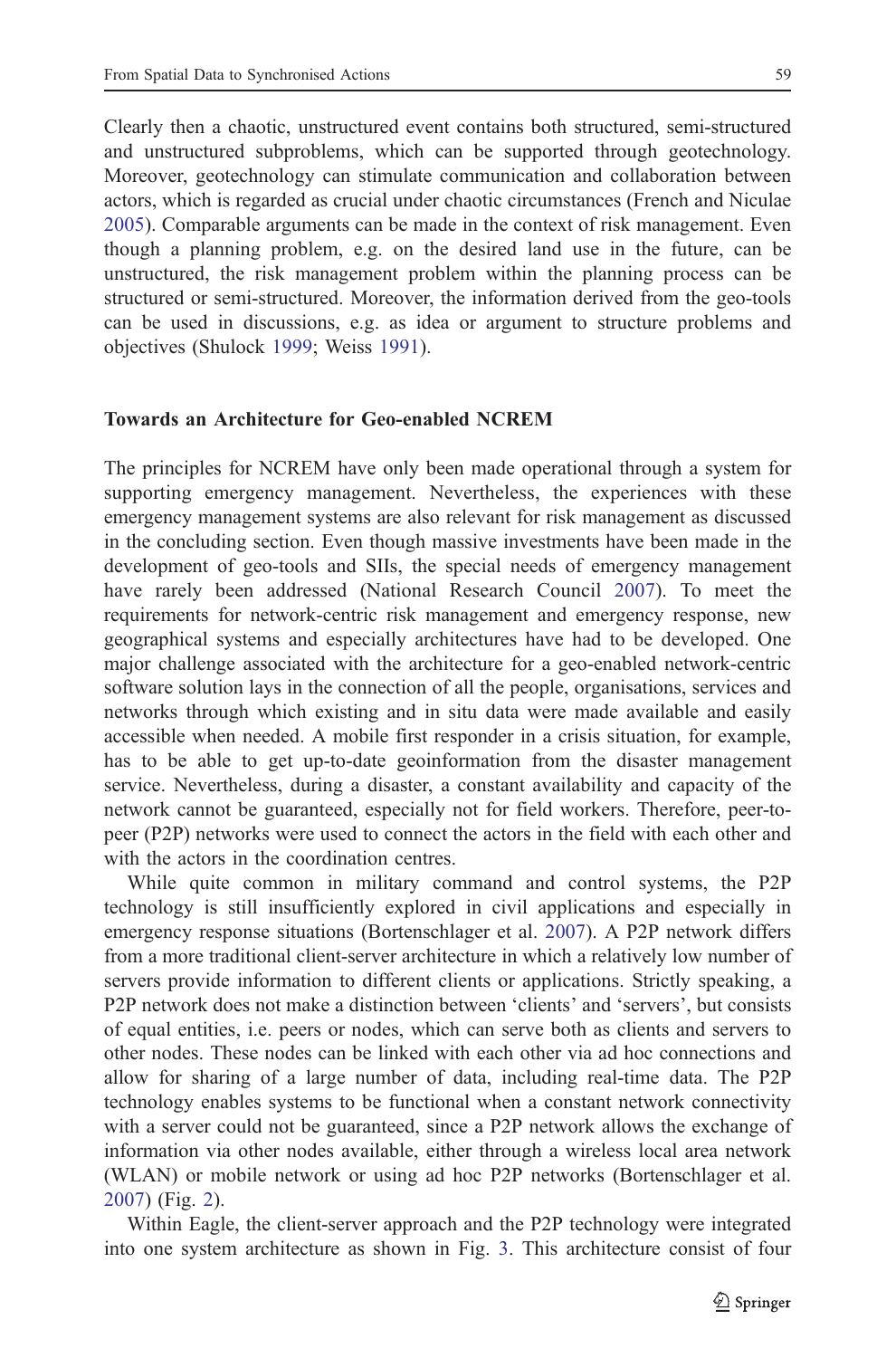<span id="page-9-0"></span>

Fig. 2 A client-server (left) versus peer-to-peer network (right)

major elements: 1) A P2P environment where the information is exchanged between the involved organisations and people using a P2P network. 2) the centralised server environment making the information available to non-P2P clients. Several organisations work with certain client software which do not support OGC



Fig. 3 The Eagle system architecture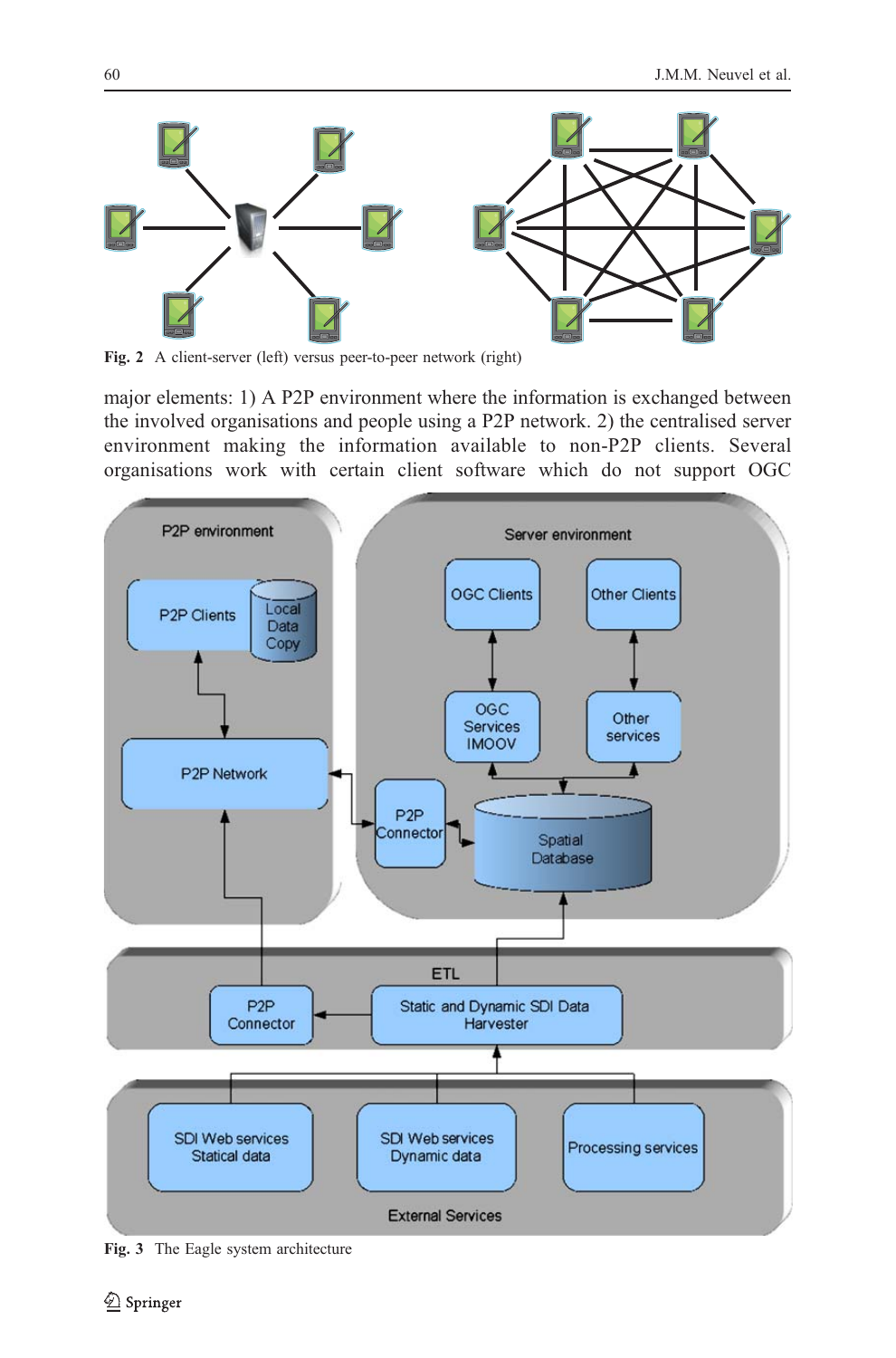standards, like Microsoft Sharepoint, or require support for specific interfaces like the ESRI processing services. Therefore, besides the OGC compliant services, other service interfaces had to be implemented. The P2P connectors connect the P2P environment with the server environment (in both directions) and is used to feed data from the external services into the P2P network. 3) ETL (Extract-Transform-Load): extracts information from the external web services, transforms this into the data model used by Eagle and loads the transformed information into one or more databases and/or distributes the information on the P2P network. 4) External services, which were data repositories of various organisations which could possess valuable geoinformation such as citizen and building registers, meteorological and statistical data. information. The organisations and institutions maintaining these data repositories were supposed to provide 24-7 access to their servers and applications. The Netherlands, for example, has identified approximately 30 of such data sets and the responsible organisations will be obliged to provide OGC services for access. The generated information is retrieved from the P2P network and stored in databases (Dilo and Zlatanova [2008](#page-20-0)). Of course, calling the services directly has the main advantage of providing the most recent information. However, if these services are not available or overloaded, the information that was retrieved previously by another P2P client can be used instead. Consequently, data can be distributed either using the P2P network or directly from the system itself.

With respect to the information that should be exchanged through the networks, the definition of well-defined standardised services for discovery and exchange of geo-information is required. Geoinformation services refer to the processing of geodata which result in processed information, e.g. the potential water depth at a particular point or the fastest route from A to B (Annoni et al. [2005](#page-19-0); Drummond and French [2008;](#page-20-0) Scholten et al. [2008](#page-21-0)). These services can be acquired from a great variety of available user-specific systems and can be presented in different applications, to meet specific user requirements and user interfaces and to enable the implementation of services from one application into another.

Such services are closely related to the development of SIIs. Initiatives for SIIs are in progress at many levels all over the world, e.g. INSPIRE in Europe [\(www.ec-gis.org/](http://www.ec-gis.org/inspire) [inspire](http://www.ec-gis.org/inspire)). These have to be further enriched to be able to serve the emergency sector. Large international projects, e.g. ORCHESTRA [\(www.eu-orchestra.org](http://www.eu-orchestra.org)), OASIS [\(www.oasis-fp6.org\)](http://www.oasis-fp6.org) and WIN (ww.win-eu.org) have been reporting results of their research in this area. Proposals for standards and services developed within these projects are in process of discussion within the Open Geospatial Consortium (OGC, <www.opengeospatial.org>). However, all these services designed for client-server architecture can be made available within the P2P network. Selecting the relevant data and services required extensive investigations of user requirements and formal specifications of the emergency response processes and the data created and required within each sub-process of emergency response (Dilo and Zlatanova [2008](#page-20-0); Snoeren [2006\)](#page-21-0). For that reason, a two step approach was applied: (i) the design of a conceptual model of emergency management processes and data requirements, using Unified Modelling Language (UML), and (ii) deriving a data model.

On the visualisation and communication level, special attention was given to the creation and exchange of the common operational picture. Traditionally, this common operational picture was presented and exchanged through static situation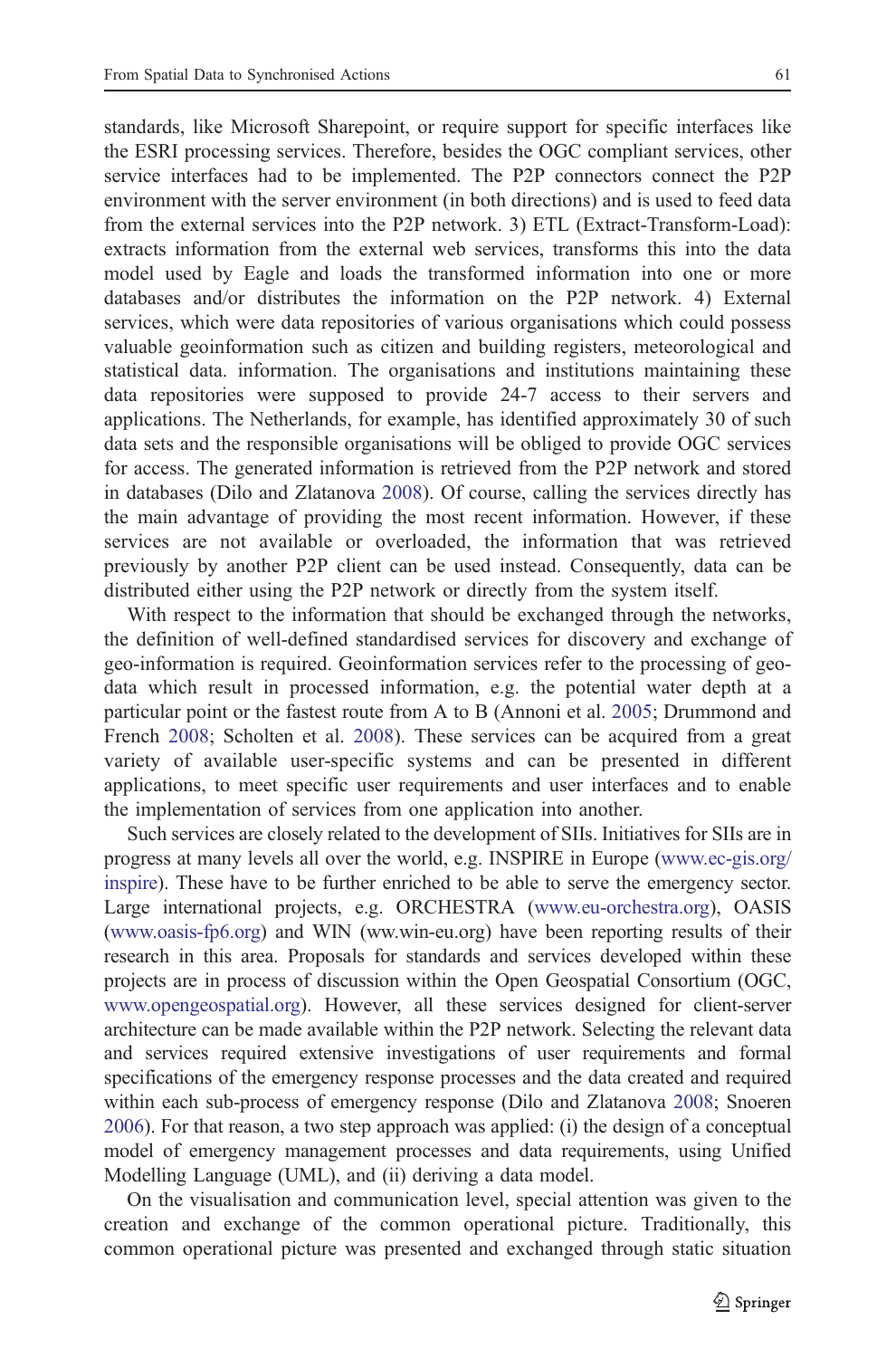reports, which were spread in a hierarchical way. These reports have been very useful to inform actors involved in emergency response about the actual situation. Nevertheless, three main drawbacks with respect to these traditional situation reports, were recognised (Van de Ven et al. [2008](#page-21-0)). First, it took time for situation reports to arrive at other teams, especially at teams at the higher level. Second, situation reports provided a static view of the dynamic situation. Consequently they were often out-dated. Third, not everybody who needed the information had access to the information. In addition to these drawbacks, it should be mentioned that situation reports often consisted of pages of text, which required time for reading.

As a way to deal with these drawbacks, two alternative interfaces were used together: SitPlot and SitText. SitPlot (Fig. 4) is a geographic interface based on ESRI's ArcGIS that allows its users to view, analyse and generate geographical information that is needed for decision making, such as information on current or potential water depth at a specific location. Figure 4 represents a screenshot of the SitPlot application at the beginning of an emergency exercise. It presents the area in which one of the emergency response exercises took place. On the left-hand side, different data layers, including reference and thematic data, can be selected such as topographic maps or maps with information about the population in the area. On the right-hand side, information about the incident can be added such as the location of the incident or the location of emergency services. The shared picture as presented in SitPlot results from the inputs from the different sections within the regional operational team (see also "[Experiences from the Eagle One Exercise](#page-13-0)") and is available on every pc on which Sitplot is installed and activated. Consequently, people who need access to the situation reports can have access to these reports. Moreover, the report can be accessed quickly after they are disseminated. Users can add maps to SitPlot, e.g. maps which represent the location of an incident or the accessibility of an area, and these maps then become available as separate map layer in SitPlot. Plotters in the information-section take care of the integration of the added



Fig. 4 SitPlot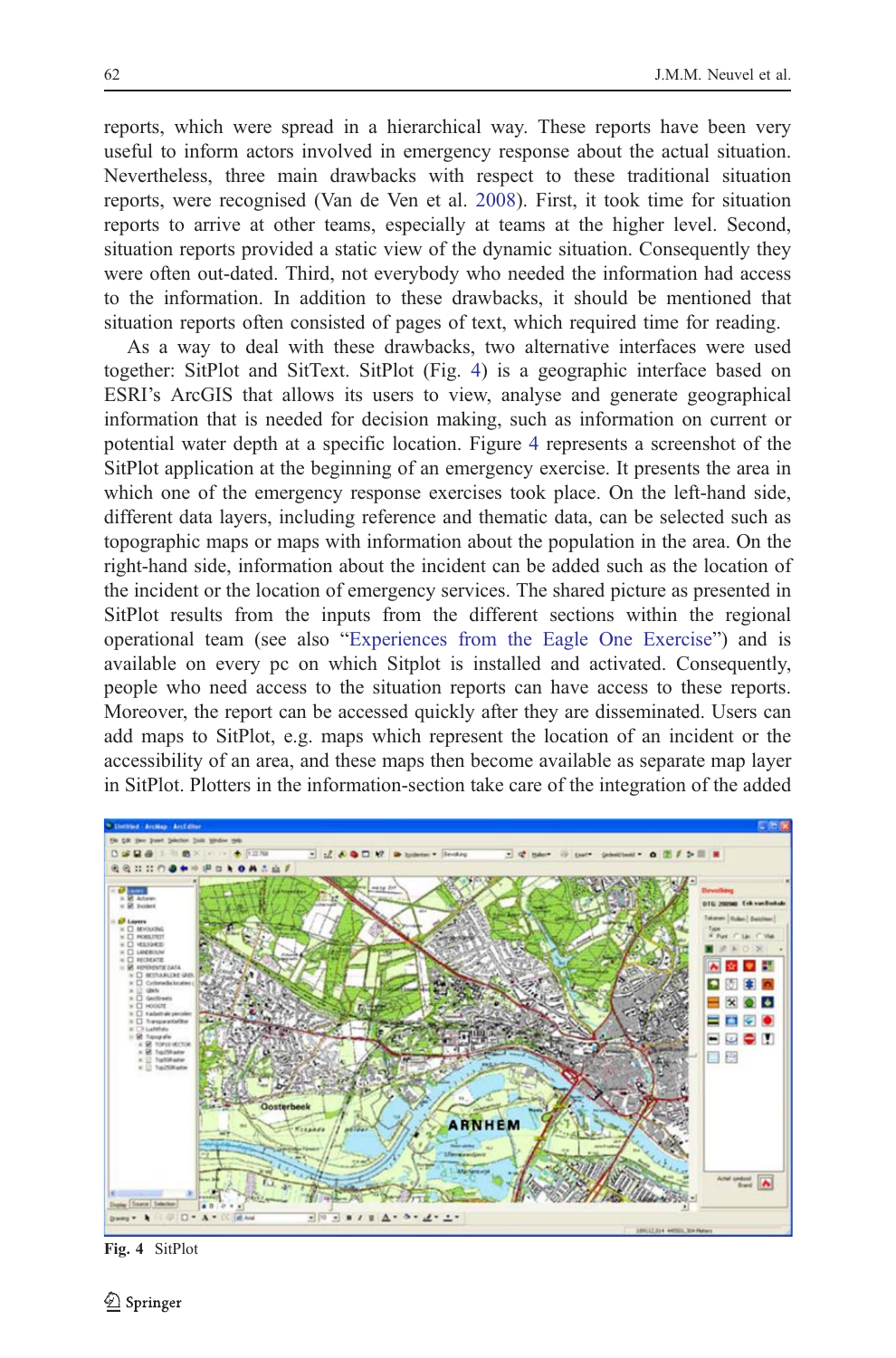maps. In addition, they can carry out analytical operations within SitPlot in order to meet specific information requirements of various sections of the regional operational team during the exercise, such as an analysis of the number of people that will be affected by a toxic cloud. Consequently, the situation reports are no longer static, but dynamic. In addition, new possibilities for visualisation and communication of situation reports are added, since SitPlot also allows analytical operations.

SitText (Fig. 5) is a collective workspace used for storing and exchanging texts. It allows its users to send and receive short text messages. SitText consisted of different tabs for different groups of users such as the fire department of the police department. Figure 5 represents an example of SitText, which represents the situational report during one of the exercises. It contains information about various aspects of the emergency such as the weather conditions i.e. temperature 20°, wind, Northeast 5; the nature of the incident, i.e. a train accident; the nature and direction of the released hazardous materials; the possibilities for emergency response i.e. some roads are blocked; the number of people affected together with an indication of the seriousness of their injuries and the actions undertaken i.e. emergency services have entered the train, the water board is warned. On the left-hand side, it is indicated which users are online. On the top, the different tabs can be selected. Through SitPlot and SitText, a more dynamic view of the actual situation could be given, which could be exchanged with the actors involved in emergency management in a fast and efficient way.

|                                                                                                                                                                                                                       | $\square\square\times$<br>Eagle Tekst [Incident oefening 2 april]                                                                                                                                                                                                                                                                                                                                                                                                                                                                                                                                                                                                                                                                                                                                                                                                                                                                                                                                                                                                                                                                                                                                                                           |
|-----------------------------------------------------------------------------------------------------------------------------------------------------------------------------------------------------------------------|---------------------------------------------------------------------------------------------------------------------------------------------------------------------------------------------------------------------------------------------------------------------------------------------------------------------------------------------------------------------------------------------------------------------------------------------------------------------------------------------------------------------------------------------------------------------------------------------------------------------------------------------------------------------------------------------------------------------------------------------------------------------------------------------------------------------------------------------------------------------------------------------------------------------------------------------------------------------------------------------------------------------------------------------------------------------------------------------------------------------------------------------------------------------------------------------------------------------------------------------|
| Bestand Logboek                                                                                                                                                                                                       |                                                                                                                                                                                                                                                                                                                                                                                                                                                                                                                                                                                                                                                                                                                                                                                                                                                                                                                                                                                                                                                                                                                                                                                                                                             |
| 日ャツツイル                                                                                                                                                                                                                |                                                                                                                                                                                                                                                                                                                                                                                                                                                                                                                                                                                                                                                                                                                                                                                                                                                                                                                                                                                                                                                                                                                                                                                                                                             |
| Actorers<br>GMT/GM<br><sup>O</sup> Paulus Janssen/G<br>ROT2/GM<br>ROT3/GM<br>ROT-BRW/GM<br><b>• ROTGEM/GM</b><br>ROT-GHOR/GM<br><b>O</b> ROT-GHOR2/GM<br><b>• ROT-INF/GM</b><br><b>C</b> ROT-POL/GM<br>O XXXX BEAM/GM | Paulus Janssen/Geodan<br>Logboek   Opdrachten   Paragraaf   Totasi beeld   Copi beeld   Meldkamer beeld   Concept Totasi beeld<br>Opgesteld: 2-4-2009 15:57:53 0                                                                                                                                                                                                                                                                                                                                                                                                                                                                                                                                                                                                                                                                                                                                                                                                                                                                                                                                                                                                                                                                            |
|                                                                                                                                                                                                                       | Algemeen<br>Grip 2 9.35 uur GRIP 3: 9.40 uur<br>Meteogegevens: half bewolkt, 20 graden Celsius, noordoostenwind, windkracht 5.<br>Ongeval op Betuwelijn. Bestuurder van een vrachtauto onwel geworden en bij de Aamse overweg op intercity richting Nijmegen gebotst.<br>nieuw<br>Veiligheid<br>Bovenleiding trein gebroken en inmiddels spanningsloos. Treinverkeer ligt geheel stil.<br>Incidentbestrijding<br>Geen brand. Vrachtwagen bekneld onder trein. Lading van vrachtauto: container met een droge stof (ingedroogd slib met vooral zware metalen) en<br>vaten met ethyleen-diamine.<br>Ethyleen-diamine-uitstroom is gestopt. Wel is vloeistof verspreid over de omliggende bestrating-asfalt en de nabijgelegen sloot. De lekkende<br>vrachtwagen is nu stabiel.<br>De droge vaste stof is verwaaid en kwam in het centrum van Elst terecht (PLOT). Verdere verwaaiing niet meer mogelijk. Een aantal hulpverleners is<br>met de vaste stof in aanraking gekomen.<br>Meetploegen zijn bezig met visuele waarnemingen om te zien hoever het slib zich in de omgeving verspreid heeft. Meetresultaten witzen uit dat er een<br>verhoogde concentratie ammoniak in de omgeving wordt gemeten.<br>Geen effect gebied te verwachten. |
|                                                                                                                                                                                                                       | Slachtofferzorg<br>Er is paniek uitgebroken onder de mensen in de trein. Er zijn mensen die proberen uit de trein te klimmen.<br>6 x overleden (w.o. vrachtwagen chauffeur + treinmachinist)<br>3xt1<br>$12 \times 12$<br>Triage onder slachtoffers spoorwegovergang vindt inmiddels plaats. Vanuit de trein wordt geroepen dat er veel slachtoffers zijn gevallen. Aantal<br>gewonden in de trein nog onbekend.<br>Bevolkingszorg<br>Sirenes 100 en 110 aangestuurd. Omroep Gelderland meldt: in plot aangegeven wijk binnen te blijven en ramen en deuren gesloten te houden. Een<br>bental nabijgelegen woningen wordt in verband met eventueel besmettingsgevaar met de gevaarlijke stoffen, door de operationele diensten ontruimd.<br>Worden tijdelijk opgevangen in scholengemeenschap Het Westeraam.<br>Publieksinformatienummer Overbetuwe = 0800 787890                                                                                                                                                                                                                                                                                                                                                                           |
| Klaar                                                                                                                                                                                                                 | $\Box$                                                                                                                                                                                                                                                                                                                                                                                                                                                                                                                                                                                                                                                                                                                                                                                                                                                                                                                                                                                                                                                                                                                                                                                                                                      |

Fig. 5 SitText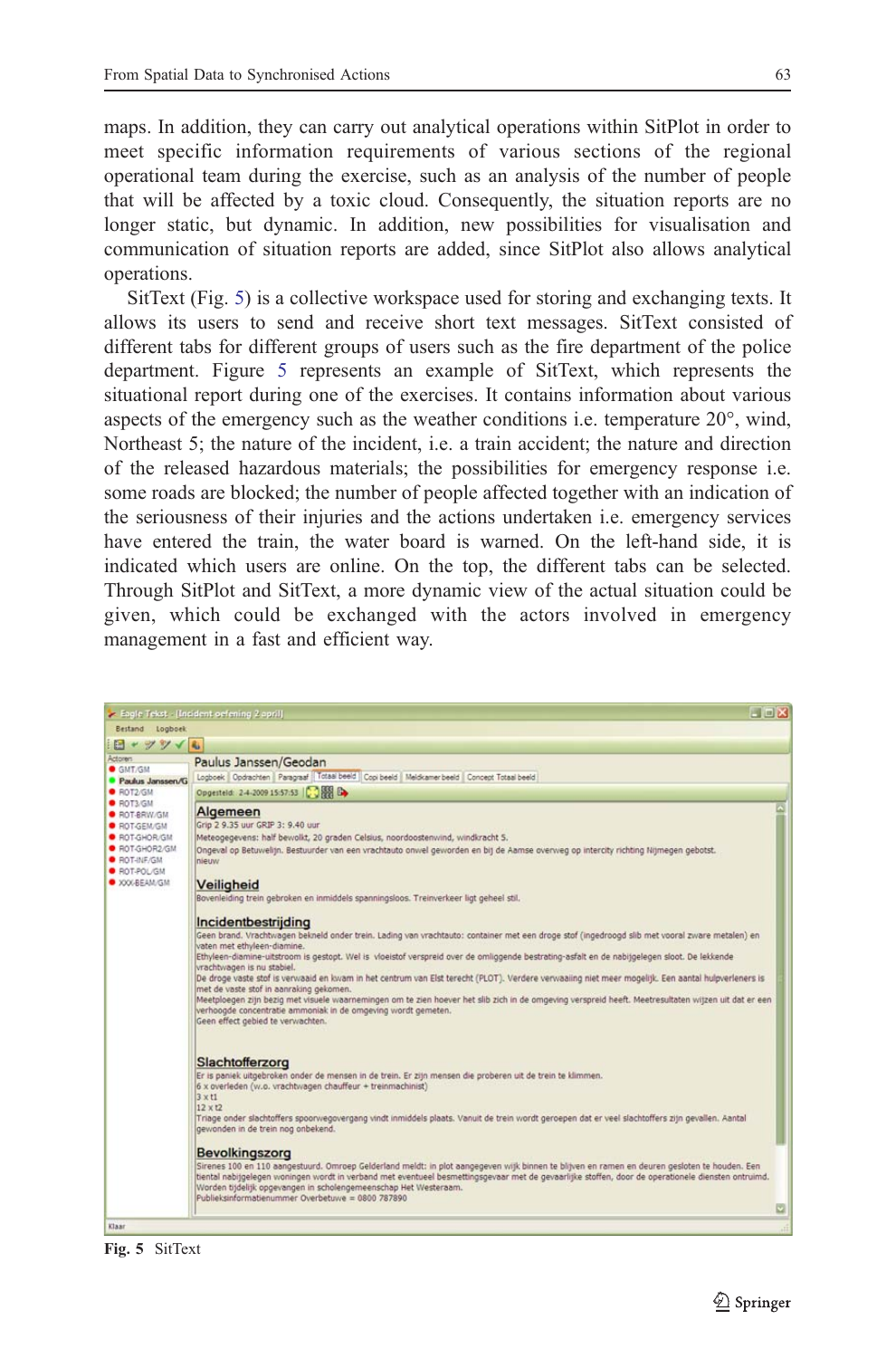### <span id="page-13-0"></span>Experiences from the Eagle One Exercise

In the Netherlands, most emergency incidents of a minor nature are responded to at the local level by the emergency services including the fire brigade, paramedic teams and the police department. When there is a need for a structured coordination, a coordination team of representatives of the emergency services is formed at the site of an incident. When the magnitude of the emergency increases, other parties at other administrative levels can become involved and a regional coordination team is formed. This coordination team is often situated in the regional emergency operations centre of the safety region remote from the incident and consists of representatives of the emergency services and the municipality. The mayor of the municipality in which the incident is taking place has the administrative lead within the regional coordination team. The nature of a disaster may require the need for the involvement of additional, specialised organisations such as the water board in case of a flooding. When the potential magnitude of an incident leads to a serious threat to a large section of the community in the incident vicinity, to the environment, or to anticipated severe damage to property, emergency officers at provincial or national level are involved (Ministerie van Binnenlandse Zaken [2003;](#page-20-0) Scholtens [2008](#page-21-0)).

The Eagle One exercise focussed on the regional level and took place in the Safety region Gelderland Midden, in the Gelderland province, located in the east of the Netherlands (Fig. 6). The central objective of Eagle One was to test and evaluate the use of information and geotechnology through testing the Eagle applicationsystem.





Fig. 6 Safety region Gelderland Midden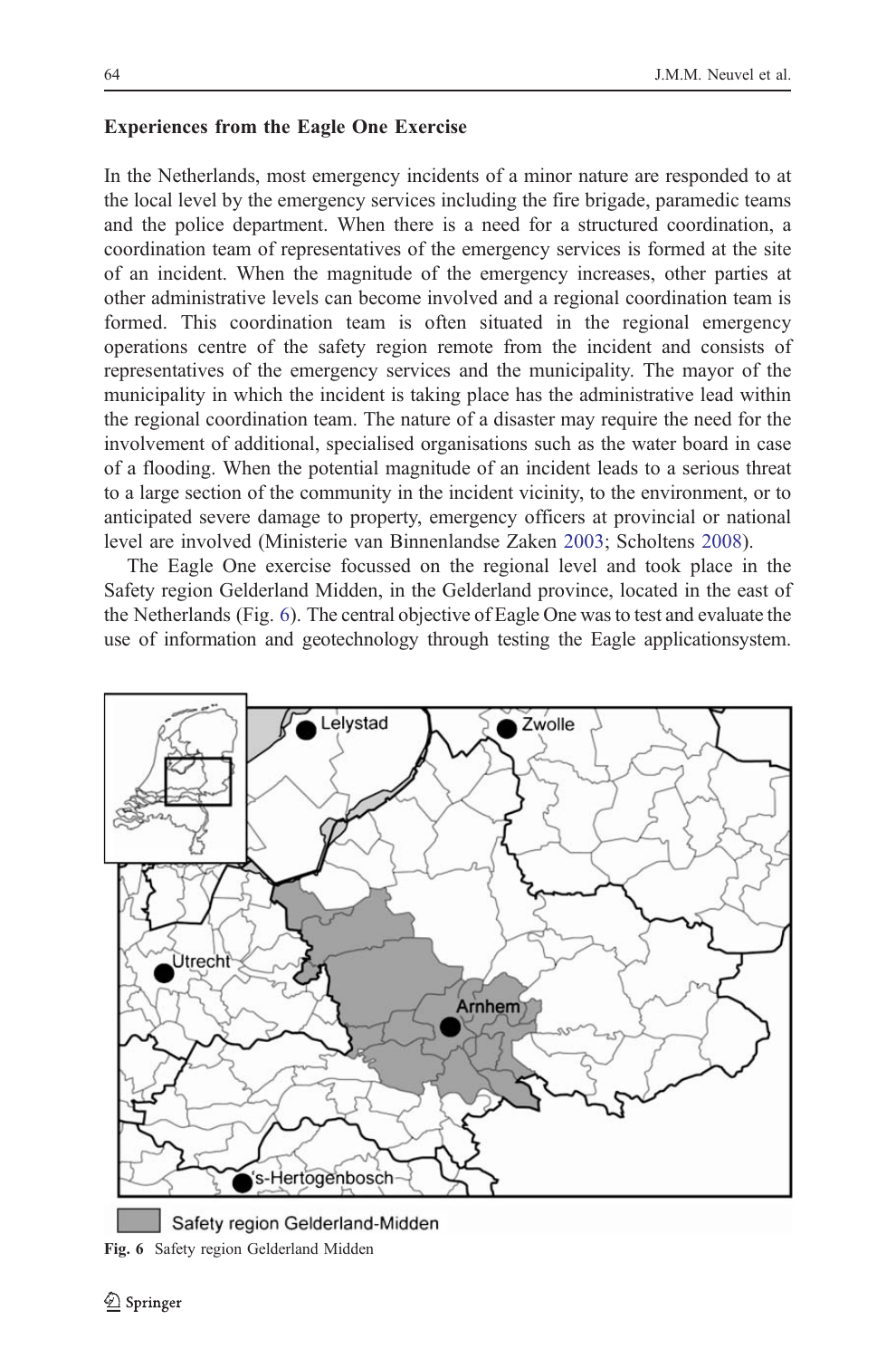Eagle was applied in the regional operational team of the regional coordination centre. The regional emergency operations centre consists of a policy team, mainly focussed on decision making, and an operational team, which advises the policy team and executes the strategies developed by the team. The regional operational team communicates with both the policy team and with the actors in the field on the site of the incident. The regional operational team itself consists of eight sections: Information management; Fire department; Police department; Paramedics; Logistics; Municipality; Information services; and Third parties, consisting of organisations with specific expertise such as the water board during a flood or electricity companies during a power breakdown. The focus of the exercise was on the regional operational team. Proposed actions in the regional operational team were not executed and practiced in the field.

During the exercise, every section of the regional operational team was observed and particular attention was paid to the information domain in general and the communication process and the use of information and information systems in particular. The exercise was also evaluated in a plenary session with the participants. In addition, participants in the exercise were asked to fill in an online questionnaire. Within this questionnaire a distinction was made between users that used only SitPlot, referred to as SitPlot respondents and users that used both SitPlot and SitText, referred to as SitPlot and SitText respondents (Table 2). The observations and evaluations have resulted in two evaluation reports on network-centric sharing of information, the use of information and the Eagle application during Eagle One (Brooijmans [2008](#page-20-0); Van de Ven [2008](#page-21-0)), one technical evaluation of the Eagle application (Geodan [2008\)](#page-20-0) and one evaluation of the emergency management in general during Eagle One (Van Capelleveen [2008](#page-21-0)) resulting in an overall evaluation of the use of geo-information and Geo-ICT in the Eagle One exercise (Riedijk et al. [2008\)](#page-21-0). In this section, only the main findings are summarised according to networkcentric domain.

#### Information Domain

Through the information systems, the different units of the regional operational team were connected and were able to share information directly. Even though decision

| Organisation | SitPlot<br>Respondents | SitText+SitPlot<br>Respondents | Total |
|--------------|------------------------|--------------------------------|-------|
|              |                        |                                |       |
| Fire brigade |                        | 8                              | 15    |
| Police       | 2                      | 3                              | 5     |
| Paramedics   |                        | $\overline{2}$                 | 3     |
| Municipality |                        | 2                              | 3     |
| Other        | 3                      |                                | 4     |
| Unknown      | 2                      | 4                              | 6     |
| Total        | 16                     | 20                             | 36    |

Table 2 Respondents to the questionnaires

Source: Brooijmans ([2008](#page-20-0)).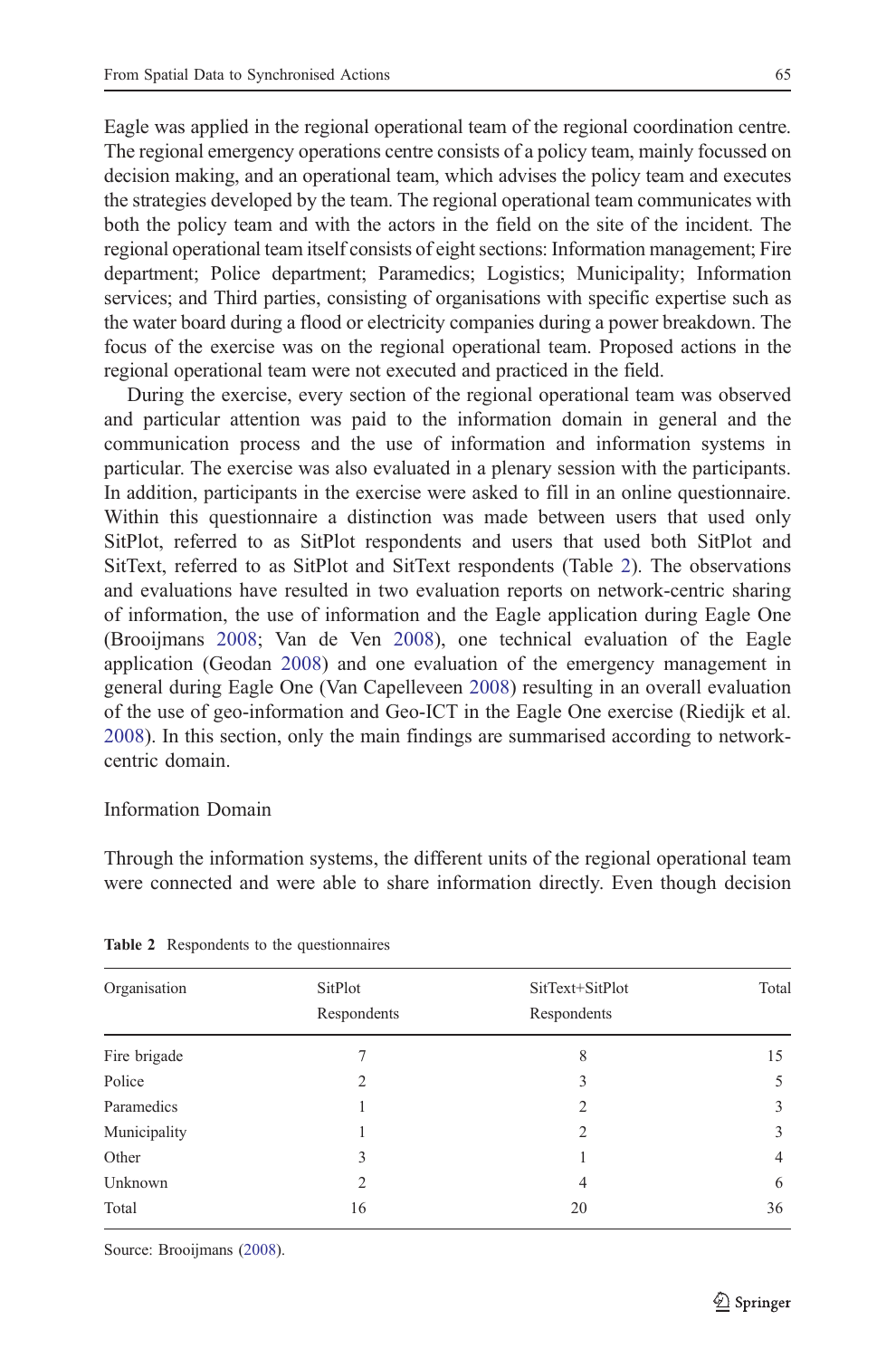making still took place in a hierarchical way, the information could be shared more easily. In contrast with the established practices within the regional operational team, in which information was shared hierarchically from top to bottom or from bottom to top, information from one actor was now shared with other actors immediately. Moreover, more sources of information were available, since the regional actors were also connected to national and local geographical databases. In addition to having access to the information and the common operational picture that was derived from the information, participants could also contribute to the common picture from their own perspective.

Through this way of organising information, the required information was mainly available in the information system as was also illustrated by the response to questions related to the information domain. For example, more than 50% of the SitPlot respondents stated that all information needed was present in SitPlot and 83% stated that this information supported their tasks. Nevertheless, some redundant information was also available in the system, since 64% agreed that some data layers would never be used. There was some variation in the assessment of accuracy of the data in the SitPlot system, however, with 21% agreeing that there was too much detail, 43% desired more detail. In addition, specific attention should be given to the accuracy of data, since 46% of the SitPlot respondents found errors in the data compared with 14% who did not and 40% who did not know or gave a neutral answer. In addition, data should be more up-to-date as was agreed by 54% of the SitPlot respondents although 23% disagreed. Related to this, only 36% of these respondents regarded the information in the system as valid and reliable compared with 14% who did not.

#### Cognitive Domain

It can be concluded that the Eagle system contributed to both a common operational picture and a shared operational awareness. This was best observed during the multidisciplinary meetings. Little time was spent on explaining the situation, but the actors immediately started to plan actions. In addition, the responses to the questionnaires suggested that also the actors themselves perceived an increased situational awareness. Almost three quarters of the SitPlot and SitText respondents (72%) argued that other sections of the regional operational team had the same operational picture and 94% argued that actors in the same section had the same operational picture. Almost 90% of the SitPlot respondents argued that they had a better overview of what happened because information was shared through maps. Moreover, 86% of the SitText and SitPlot respondents agreed that they had a better operational picture through SitPlot and SitText.

The available information helped greatly to shape the situational awareness of the participants. Even though this contributed to a shared situational awareness, it also caused some problems during the exercise, especially when information was taken for granted. For example, participants focused on vulnerable people from nursing and elderly homes that were available in the database, while neglecting other groups of vulnerable people. Therefore a critical attitude towards the information available and presented in the information system is required.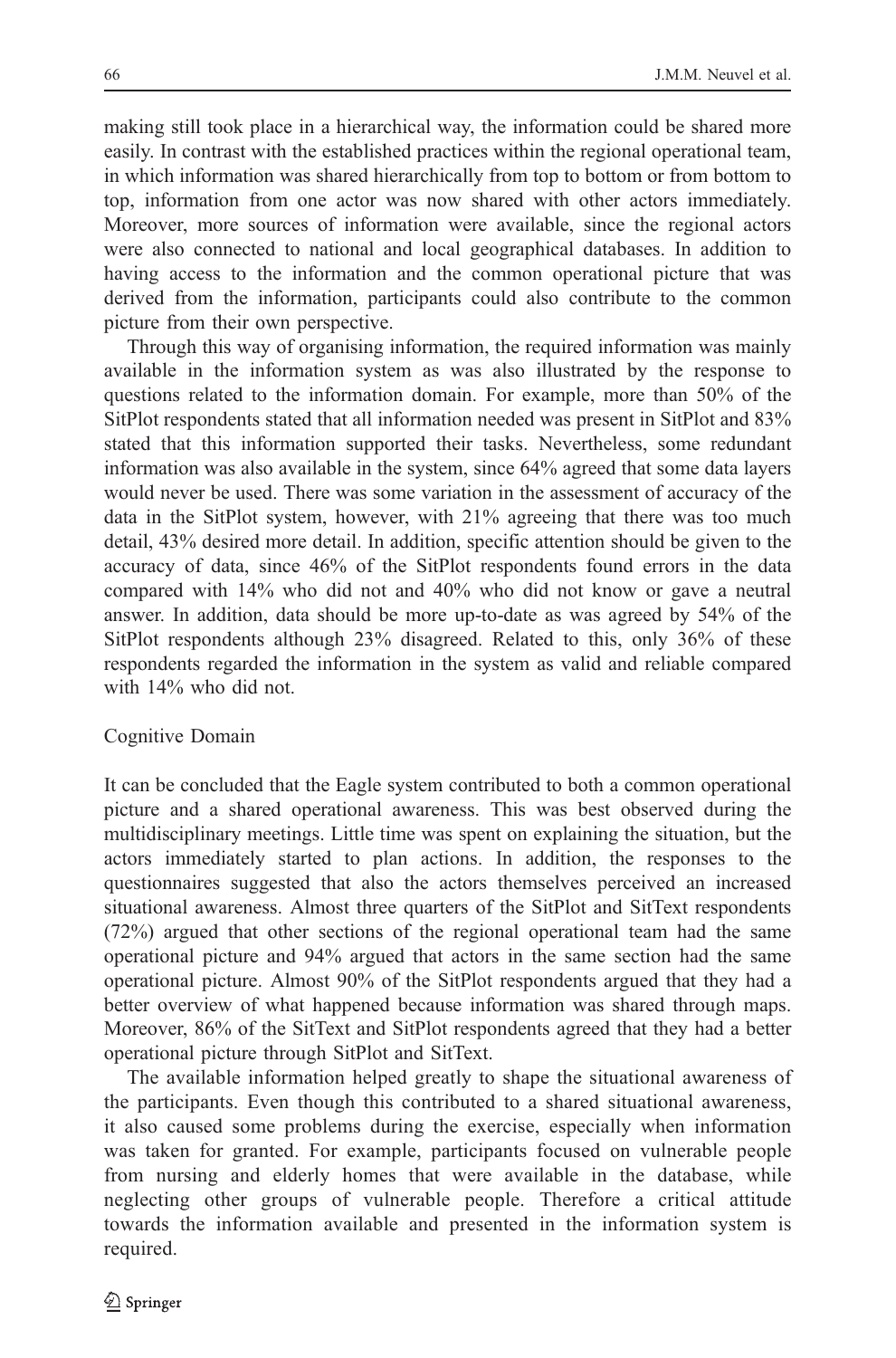### Physical Domain

In the end, improved information and communication should result in a shared situational awareness and to improved collaboration resulting in the reduction of the impact of an incident. It was difficult, however, to judge if the organisation of information and the geotechnology system being tested actually resulted in better actions and effects. The setup of the training did not allow for making a distinction between different but parallel groups through which results of the exercise with the information system could have been compared with groups who worked in a traditional way without the system. Undertaking the exercise with a network-centric approach and the information system was a general objective and, therefore, groups were not excluded from using the system. Nevertheless, results on the collaboration and shared situational awareness already indicated that the information contributed to a reduction of potential effects of an incident through improving the communication, information and, related to that, the situational awareness. In addition, the questionnaire results suggested that the system had contributed positively to decision making in general, since over 70% of the SitPlot and the SitPlot and SitText respondents agreed that the information system improved the quality of their work in general.

## **Discussion**

Conceptualising risk and emergency management as a point of departure for developing information systems may look simple and straightforward in theory. However, it turned out to be difficult to do this in practice. Ideas on what risk management and emergency response is about or how it should be carried out are often implicit and hard to make explicit. It turned out to be useful to switch from particular conceptions derived from project meetings with developers and users within the project to a more general conception in the literature to develop an interpreting framework through which risk and emergency management as a process could be conceptualised. This way of developing an interpretative framework was referred to as abduction. The conceptualisation of risk and emergency management as network-centric operations turned out to be useful to understand risk and emergency management practices and to develop points of departure for the development of an information infrastructure through which geoinformation and geotechnology could be organised. The network-centric concept was useful as an overall concept to structure existing ideas on collaboration, shared situational awareness, information sharing, geotechnology and SIIs. Nevertheless, little was added to existing ideas on risk and emergency management or geotechnology and SII development. Its contribution to geotechnologies, for example, seemed limited, especially with respect to existing ideas on networks and services as developed in the field of SIIs (see, for example, Mansourian et al. [2006\)](#page-20-0). Of course, the network-centric concept was useful in practice to convince the actors involved in emergency response of the need of information sharing and interoperability and consequently to create a shared situational awareness on how geoinformation and geotechnology should be organised. In the end, however, we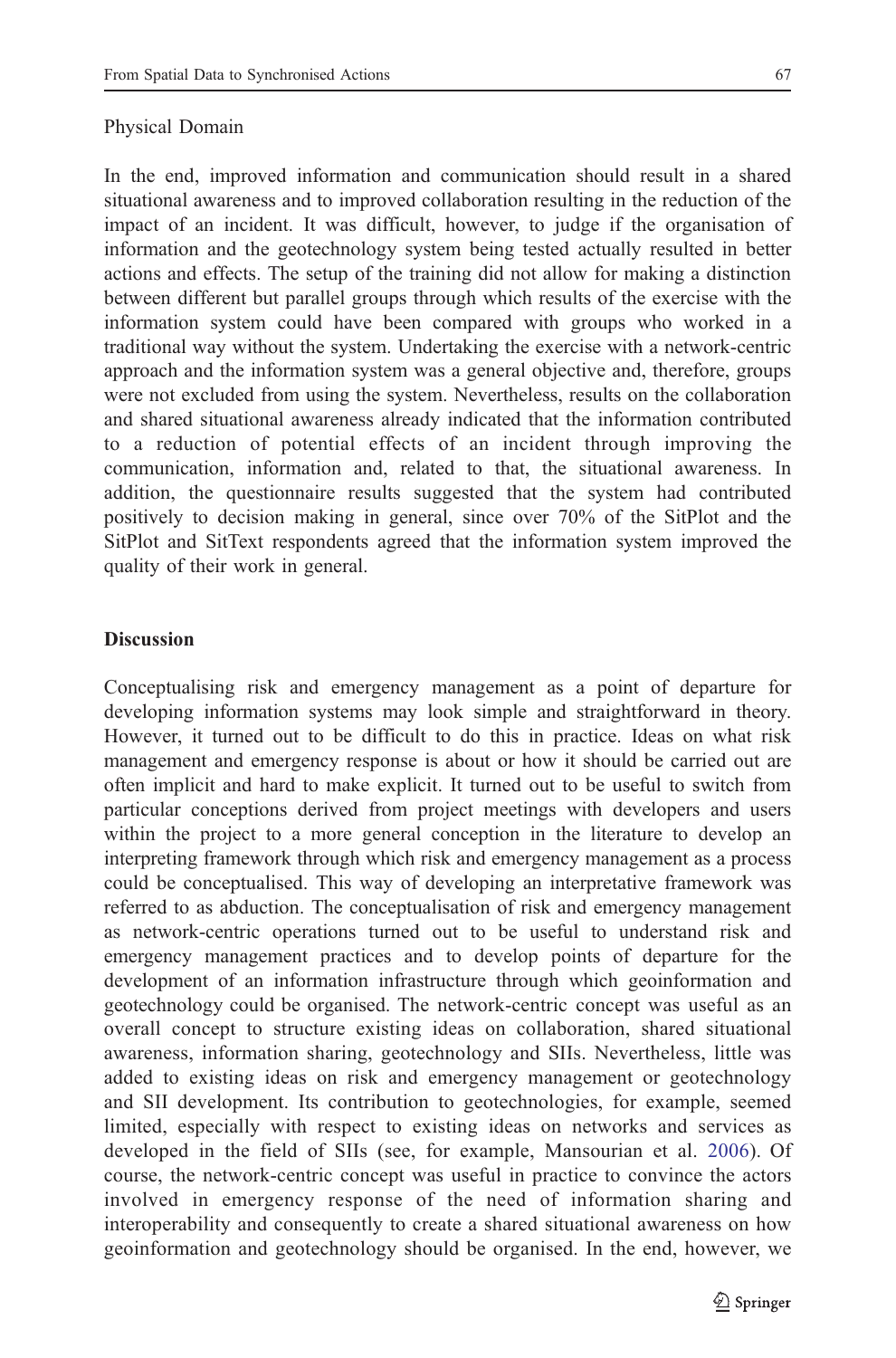believe that the added value of the network-centric approach goes beyond its value for marketing or structuring ideas.

A critical innovative aspect of the network-centric approach is its philosophy on information sharing. Whereas information was initially shared in an hierarchical way, the implementation of the network-centric approach resulted in a networkcentric dissemination of information through which new information on the actual situation of actions of other actors became available immediately to actors involved in emergency response through which actions could be adapted to both the new situation and the actions of other actors. This network-centric way of information sharing instead of a hierarchical way also triggered technological innovations, such as the implementation of a P2P network to guarantee a constant information exchange during emergencies. In addition, network-centric risk and emergency management can be regarded as another way of coordinating activities and of stimulating collaboration in risk and emergency management. Actual emergency management processes in the Netherlands are being criticised for its hierarchical topdown command structure. These commands are regarded as ineffective ways of coordination during emergencies (Scholtens [2008\)](#page-21-0). Nevertheless, coordination is not necessarily achieved through central commands, but can also be stimulated through information sharing and the development of a common operational picture as assumed in the network-centric approach, which can support self-managing ways of collaboration as an alternative for collaboration through central commands and control (see also Scholtens [2008](#page-21-0)).

These principles and lessons as derived from the development of Eagle and the emergency training can also be relevant for risk management processes. Of course, it can be argued that relevant risk information for risk management is already becoming available and shared, e.g. through improved and increased risk assessment or through the worldwide development of spatial data clearinghouses as a main element of SIIs (Crompvoets et al. [2004\)](#page-20-0). These existing information infrastructures, however, do often not meet the specific requirements needed for emergency response such as network stability or the speed of information availability and exchange (National Research Council [2007](#page-20-0)). Therefore, the organisation and development of geotechnology and geoinformation for risk management should also be considered in the light of the requirements for emergency management so that the information and networks can also be used during an emergency. Moreover, principles of a network-centric dissemination of information in risk management should be considered. In risk management practices, it is not uncommon that information is distributed hierarchically. Changes in the nature and amount of hazardous materials at a particular installation, for example, are often distributed hierarchically, e.g. from the plant operator to a National Health and Safety Executive, who should forward this information to a local planning department (Basta et al. [2007\)](#page-20-0). Even though risk management practices are less time-critical, a network-centric organisation of information dissemination and information systems can still contribute to a more realistic picture of the safety risks of a particular area and consequently to an improved situational awareness which can result in improved collaboration and coordination and subsequently to more effective risk management. Outdated information, for example, can result into inappropriate safety distances or contingency plans.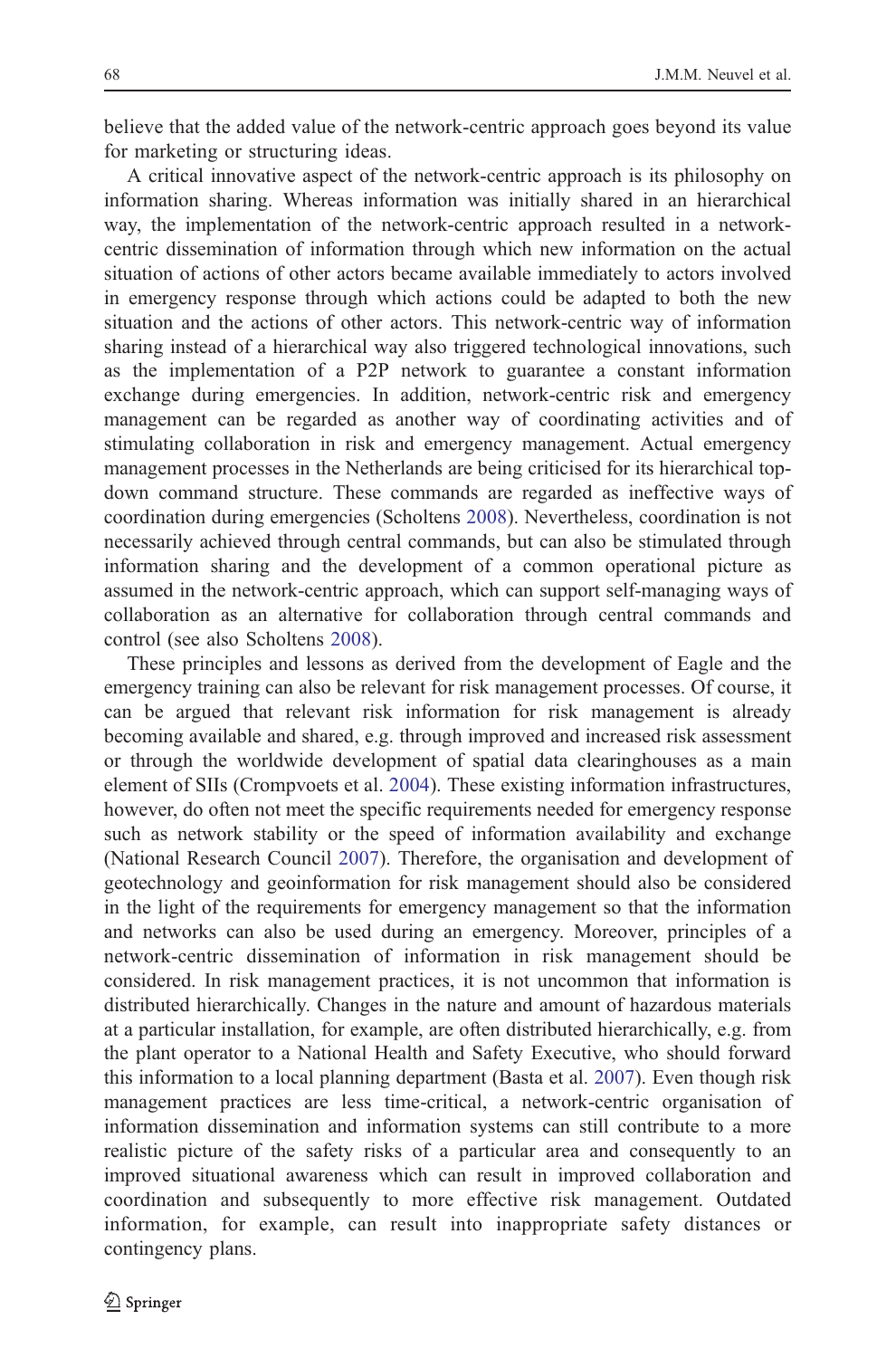As mentioned earlier, the starting point of an abductive approach should be in the particular, situation specific phenomena and not in the existing and often general theories. Therefore, prudence for using the NCREM concept is called for, since a conceptualisation of risk and emergency management practices as network centric processes does not guarantee that information is spread in a network centric way. A critical approach towards actual, situation specific processes is therefore required. In this light, NCREM is more a target than an accurate description of risk and emergency practices. In addition, abduction does not result in general, but in context specific theories. Even though we regard the NCREM concept as valuable in general, it may need to be adapted to specific circumstances, for example when an immediate netcentric distribution of information conflicts with requirements on accuracy and validity. In such cases, a mixture between hierarchical and network centric ways of information dissemination can be considered. For example, information can be send to an information manager first, who validates the information and then sends the information to the actors involved.

Moreover, the interpretative framework should be tested in practice. Within this case study, for example, a SII based on NCREM principles was developed and tested. Even though the first results are promising, further evaluation of such systems is required. First of all, the investigation of information requirements needs to be refined. The case study showed that some information was redundant. Following an abductive approach, findings in practice can be combined with literature and findings from other practices to reduce redundancy and to increase the completeness of information. Second, the actual effects of having a common operational picture on the actions that are taken in the physical domain should be explored further. Within the Eagle One case, it was difficult to judge if the organisation of information resulted in better actions and effects. Therefore, trainings with parallel groups with and without the information system are desirable to study the effects of the information system on actions and the potential bottlenecks and mechanisms between information and action.

Moreover, more attention for the implementation of an information system that can support NCREM is required. Even though network-centric warfare has been highly technology driven (Von Lubitz et al. [2008a\)](#page-21-0), we believe that the added value of the network-centric approach for the organisation of geotechnology in risk and emergency response lies in the network-centric organisation of information dissemination, which subsequently requires technology such as the development of services and networks. An exclusive focus on technology is therefore undesirable, since it can derive attention away from crucial organisational aspects. For example, people should be willing to share information in a network-centric way.

In addition, it can be argued that, according to network-centric emergency response principles, people with a better information position should be able to take better decisions. The central command can still give orders to lower level units about the objectives that should be achieved but these operational units do have the freedom to decide on how these objectives should be achieved as is worked out in the Netherlands defence doctrine (Ministry of Defence [2005](#page-20-0)). As stated by Von Lubitz et al. ([2008a](#page-21-0): 576), "the net effect of network-centricity is much greater operational and tactical freedom for the individual units that support the most effective execution of 'commander's intent' as well as operational coordination of all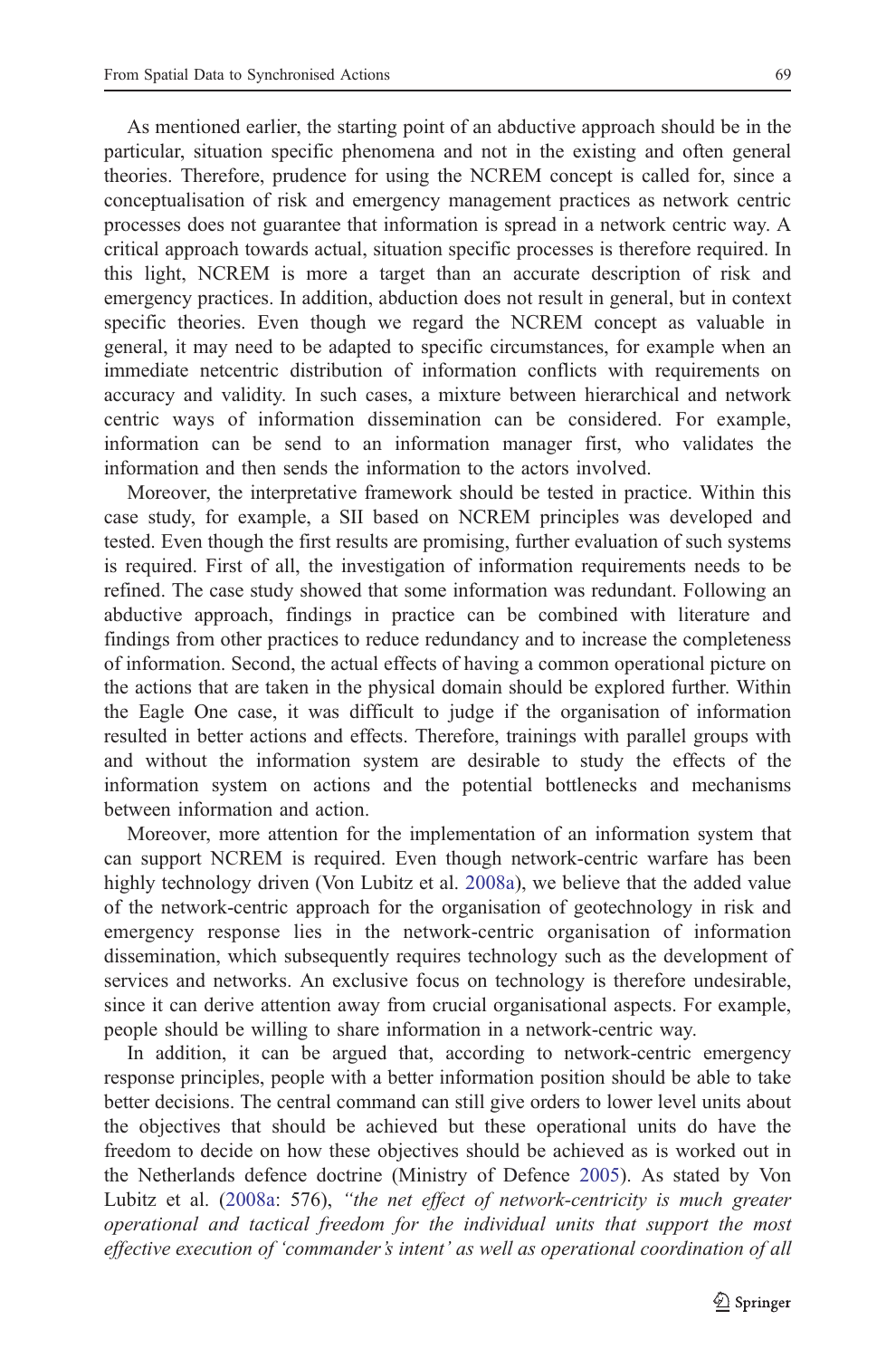<span id="page-19-0"></span>activities within the entire spectrum of the assigned missions". Clearly then, the elaboration of network-centric risk and emergency management is about both the organisation of information and about the organisation of risk and emergency management itself. Consequently, the development of geotechnology for risk and emergency management is not only about the information system or technology itself, but also about the way risks or emergencies can or should be addressed and dealt with, which requires a conception of risk and emergency management activities.

#### **Conclusions**

Risk and emergency management activities have been portrayed as network-centric operations in which collaboration and information exchange are required. Based on this conceptualisation of risk and emergency management practices, it has been argued that information should no longer be shared in a hierarchical way. Information should be shared and available at all levels at the same moment through information networks. The development and implementation of a spatial information infrastructure is desirable to organise geographical information for emergency management and to facilitate information sharing and integration during emergency preparation and response. Organising geographic information and geotechnology in a network-centric way can lead to improved information; improved communication; better situational awareness; better and faster decision making and more effective risk management and emergency response.

Acknowledgements We would like to thank the participants in the GeoRisk and GDI4DM project for their support for and contribution to this research. We also greatly appreciate the work of Patrick Brooijmans who carried out the evaluation of Eagle during the Eagle One exercise as part of his UNIGIS MSc. This research was funded by the Dutch innovation programme 'Space for Geoinformation', for which the authors are grateful. The GeoRisk projects started in 2005 and finished in 2008 (4 years) with a total budget of 0.5 million Euro. The GDI4DM project also started in 2005 and finished in 2008 with a total budget of 2 million Euro. The Eagle product suite for disaster management will become available worldwide, based on the cooperation between ESRI, Microsoft and Geodan.

Open Access This article is distributed under the terms of the Creative Commons Attribution Noncommercial License which permits any noncommercial use, distribution, and reproduction in any medium, provided the original author(s) and source are credited.

#### References

- ACIR. (2005). De vrijblijvendheid voorbij. Op naar een effectieve multidisciplinaire informatievoorziening bij grootschalig gezamenlijk optreden in onze gedecentraliseerde eenheidsstaat. Den Haag: Ministerie van Binnenlandse Zaken en Koninkrijksrelaties.
- Alberts, D. A., Garstka, J. J., Hayes, R. E., & Signori, D. A. (2001). Understanding information age warfare. CCRP Publication Series.
- Annoni, A., Bernard, L., Douglas, J., Greenwood, J., Laiz, I., Lloyd, M., et al. (2005). Orchestra: developing a unified open architecture for risk management applications. In P. Van Oosterom, S. Zlatanova, & E. M. Fendel (Eds.), Geo-information for disaster management (pp.  $1-17$ ). Berlin: Springer.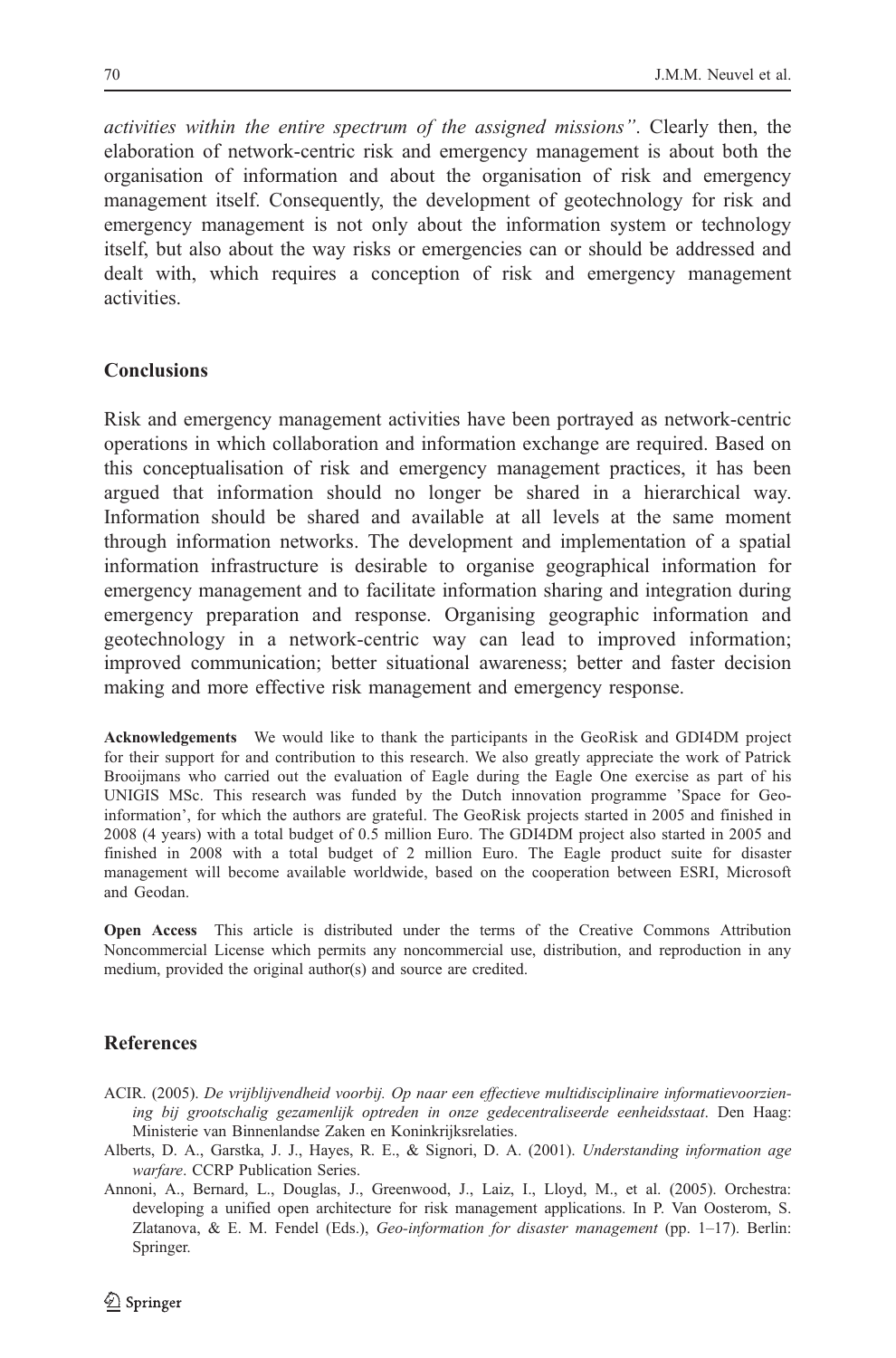- <span id="page-20-0"></span>Basta, C., Neuvel, J. M. M., Zlatanova, S., & Ale, B. (2007). Risk-maps informing land-use planning processes—a survey on the Netherlands and the United Kingdom recent developments. Journal of Hazardous Materials, 145(1–2), 241–249.
- Bortenschlager, M., Leitinger, S., Rieser, H., & Steinmann, R. (2007). Towards a P2P-based geocollaboration system for disaster management. In GI-Days, 2007, Munster.
- Brooijmans, P. (2008). How to measure the added value of geographic information in Disaster Management. Msc. Thesis, Free University, Amsterdam.
- COT, T. G., & Haskoning, R. (2005). De organisatorische voorbereiding op overstromingen van Rijn en Maas. Den Haag: Ministerie van Binnenlandse Zaken.
- Cova, T. J. (2005). GIS in emergency management. In P. A. Longley, M. F. Goodchild, D. J. Maguire, & D. W. Rhind (Eds.), Geographical information systems: Principles, techniques, management, and applications (2nd ed., pp. 845–858). New York: Wiley.
- Crompvoets, J., Bregt, A., Rajabifard, A., & Williamson, I. (2004). Assessing the worldwide developments of national spatial data clearinghouses. International Journal of Geographical Information Science, 18(7), 665–689.
- Cutter, S. L. (1996). Vulnerability to environmental hazards. Progress in Human Geography, 20(4), 529–539.
- Danermark, B., Ekström, M., Jakobsen, L., & Karlsson, J. C. (2002). Explaining society: Critical realism in the social sciences. London: Routledge.
- Diehl, S., & Van der Heide, J. (2005). Geo information breaks through sector think. In P. Van Oosterom, S. Zlatanova, & E. M. Fendel (Eds.), Geo-information for disaster management (pp. 85-108). Delft: Springer.
- Dilo, A., & Zlatanova, S. (2008). Spatiotemporal modelling for disaster management in the Netherlands. In B. Van der Walle & F. Friedrich (Eds.), *Information systems for crisis response and management*, Joint ISCRAM-CHINA GI4DM Conference (pp. 517–528). China: Harbin.
- Drummond, W. J., & French, S. P. (2008). The future of GIS in planning: converging technologies and diverging interests. Journal of the American Planning Association, 74(2), 161–175.
- French, S., & Niculae, C. (2005). Believe in the model: mishandle the emergency. Journal of Homeland Security and Emergency Management, 2(1), Article 2.
- Fruijtier, S., Van der Zee, E., Gehrels, B., Zlatanova, S., Ryan, M., & Scholten, H. J. (2009). Design, implementation and real-life evaluation of a disaster management architecture. In GISWORX 2009, Dubai.
- Geodan (2008). Rapport Testverslag Realisatie CCS1.5 t.b.v. Eagle One, Versie 0.1, Geodan, Amsterdam.
- Greene, R. W. (2002). Confronting catastrophe: A GIS handbook. Redlands: ESRI Press.
- Grothe, M. J. M., Landa, H. C., & Steenbruggen, J. G. M. (2008). The value of Gi4DM for transport and water management. In S. Zlatanova & J. Li (Eds.), Geospatial information technology for emergency response (pp. 313–328). London: Taylor and Francis Group.
- Kevany, M. J. (2003). GIS in the World Trade Center attack-trial by fire. Computers, Environment and Urban Systems, 27(6), 571–583.
- Klosterman, R. E. (2001). Planning support systems: A new perspective on computer-aided planning. In R. K. Brail & R. E. Klosterman (Eds.), Planning support systems, integrating geographical information systems, models and visualization tools (pp. 1–23). Redlands: ESRI press.
- Köhler, P., & Wächter, J. (2006). Towards an open information infrastructure for disaster research and management: data management and information systems inside DFNK. Natural Hazards, 38(1–2), 141–157.
- MacFarlane, R. (2005). A guide to GIS applications in integrated emergency management. Cabinet Office, Emergency Planning College.
- Mansourian, A., Rajabifard, A., Valadan Zoej, M. J., & Williamson, I. (2006). Using SDI and web-based system to facilitate disaster management. Computers and Geosciences, 32(3), 303–315.
- Ministerie van Binnenlandse Zaken. (2003). Handboek rampenbestrijding. Den Haag: Ministerie van Binnenlandse Zaken.
- Ministry of Defence. (2005). Netherlands defence doctrine. The Hague: Ministry of Defence.
- National Research Council. (2007). Successful response starts with a Map. Improving geospatial support for disaster management. Washington: The National Academies Press.
- Neuvel, J. M. M., & Zlatanova, S. (2006). The void between risk prevention and crisis response. In UDMS'06 (pp. 6.1–6.14) Aalborg.
- Parker, C. J., MacFarlane, R., & Philips, C. (2007). Integrated emergency management: experiences and challenges of a national GI provider, Ordnance Survey. In S. Zlatanova & J. Li (Eds.), GI-technology for emergency response (pp. 275–312). London: Taylor& Francis.
- Projectconsortium GeoRisk. (2008). Geo-informatie voor risicobeheersing. Wageningen: Land Use Planning Group.